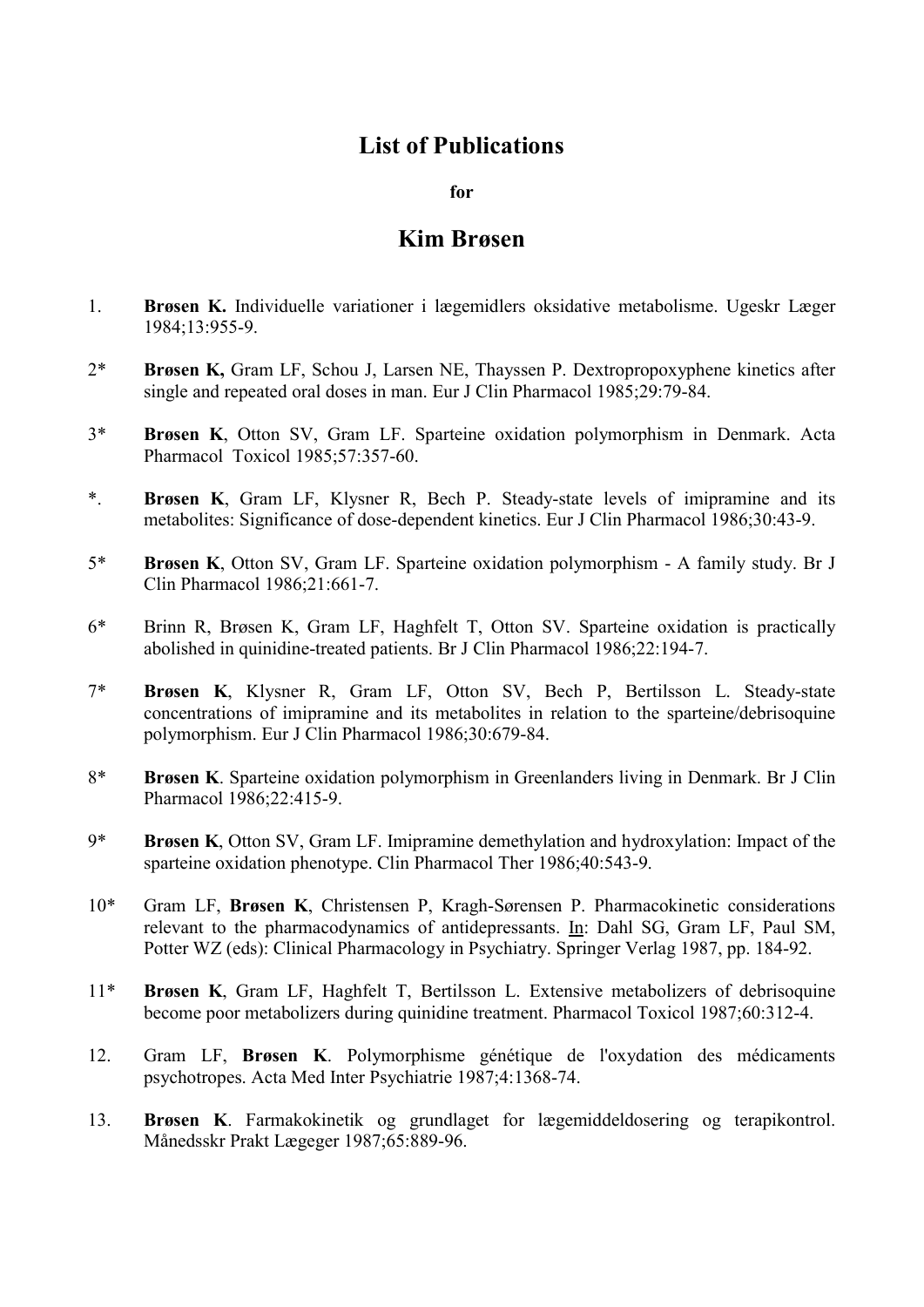- 14\* Davidsen F, Haghfelt T, Gram LF, Brøsen K. Adverse drug reactions and drug noncompliance as primary cause of admission to a cardiology department. Eur J Clin Pharmacol 1988;34:83-6.
- 15\* Brøsen K, Gram LF. First-pass metabolism of imipramine and desipramine: Impact of the sparteine oxidation phenotype. Clin Pharmacol Ther 1988;43:400-6.
- 16. Brøsen K. Farmakogenetik. Månedsskr Prakt Lægeger 1988;66:487-93.
- 17. Brøsen K. The relationship between imipramine metabolism and the sparteine oxidation polymorphism. (Thesis). Dan Med Bull 1988;35:460-8.
- 18\* Drøhse A, Bathum L, Brøsen K, Gram LF. Mephenytoin and sparteine oxidation: Genetic polymorphisms in Denmark. Br J Clin Pharmacol 1989;27:620-5.
- 19\* Rotwitt LB, Rosholm J-U, Brøsen K, Gram LF. Art og omfang af lægemiddelinformation til alment praktiserende læger. Ugeskr Læger 1989;151:647-50.
- 20\* Brøsen K, Gram LF. Clinical significance of the sparteine/debrisoquine oxidation polymorphism. Eur J Clin Pharmacol 1989;36:537-47.
- 21\* Brøsen K, Gram LF. Quinidine inhibits the 2-hydroxylation of imipramine and desipramine but not the demethylation of imipramine. Eur J Clin Pharmacol 1989;37:155-60.
- 22\* Sindrup SH, Ejlertsen B, Frøland A, Sindrup EH, Brøsen K, Gram LF. Imipramine treatment in diabetic neuropathy: Relief of subjective symptoms without changes in measures of peripheral and autonomic nerve function. Eur J Clin Pharmacol 1989;37:151-3.
- 23\* Gram LF, Brøsen K, Kragh-Sørensen P, Christensen P. Steady-state levels of E- and Z-10- OH-nortriptyline in nortriptyline treated patients: Significance of concurrent medication and the sparteine oxidation phenotype. Ther Drug Monit 1989;11:508-14.
- 24. Gram LF, Brøsen K. Genetic polymorphism in drug oxidation: Implications for the clinical use of tricyclic antidepressants. In: Lerer B, Gershon S (eds): New directions in affective disorders. Springer Verlag 1989, p. 623-7.
- 25. Brøsen K, Gram LF. Pharmacokinetic and clinical significance of genetic variability in psychotropic drug metabolism. In: Dahl SG, Gram LF (eds): Clinical Pharmacology in Psychiatry: Molecular Studies to Clinical Reality. Springer Verlag 1989, p. 192-200.
- 26. Gram LF, Brøsen K. Inhibitors of the microsomal oxidation of psychotropic drugs: Selectivity and clinical significance. In: Dahl SG, Gram LF (eds): Clinical Pharmacology in Psychiatry: Molecular Studies to Clinical Reality. Springer Verlag 1989, p. 172-80.
- 27. Gram LF, Brøsen K. Conditions under which genetic polymorphisms are clinically relevant. In: Alván G et al. (eds): "Consensus Conference on Pharmacogenetics", Besançon 24-25 October 1989. Office for Official Publications of the European Communities, Luxemburg 1990, p. 87-96.
- 28\* Brøsen K, Davidsen F, Gram LF. Quinidine kinetics after a single oral dose in relation to the sparteine oxidation polymorphism in man. Br J Clin Pharmacol 1990;29:248-53.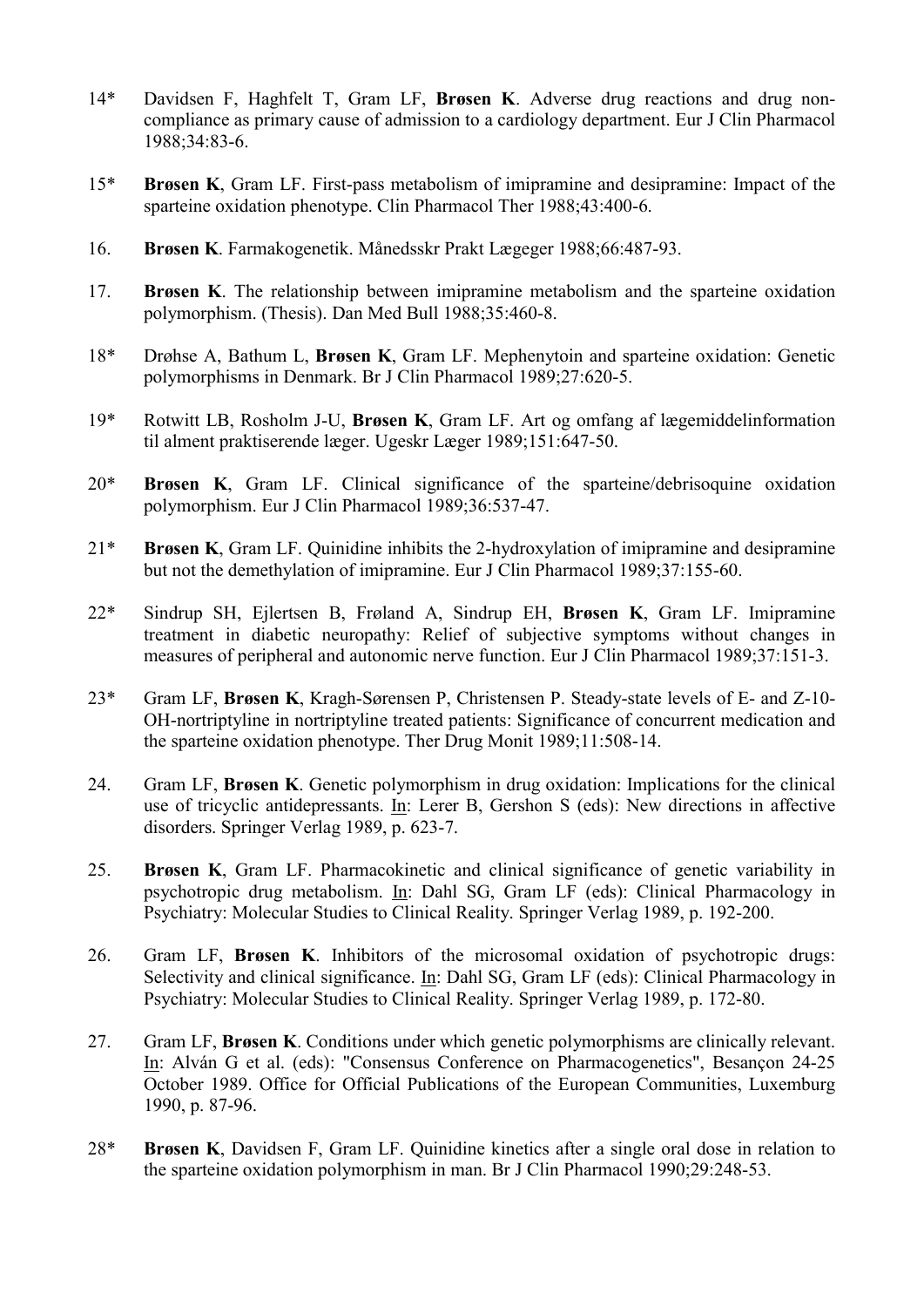- 29\* Brøsen K. Recent developments in hepatic drug oxidation implications for clinical pharmacokinetics. Clin Pharmacokinet 1990;18:220-39.
- 30\* Nielsen MD, Brøsen K, Gram LF. A dose-effect study on the in vivo inhibitory effect of quinidine on the sparteine oxidation in man. Br J Clin Pharmacol 1990;29:299-304.
- 31\* Danish University Antidepressant Group (DUAG). Paroxetine: A selective serotonin reuptake inhibitor showing better tolerance, but weaker antidepressant effect than clomipramine in a controlled multicenter study. J Affective Disord 1990;18:289-99.
- 32\* Hallas J, Harvald B, Gram LF, Grodum E, Brøsen K, Haghfelt T, Damsbo N. Drug related hospital admissions. The role of definitions and intensity of data collection, and the possibility of prevention. J Int Med 1990;228:83-90.
- 33\* Sindrup SH, Gram LF, Brøsen K, Eshøj O, Mogensen EF. The selective serotonin reuptake inhibitor paroxetine is effective in the treatment of diabetic neuropathy symptoms. Pain 1990;42:135-44.
- 34\* Zeugin TB, Brøsen K, Meyer UA. Determination of imipramine and seven of its metabolites in human liver microsomes by a high performance liquid chromatographic method. Anal Biochem 1990;189:99-102.
- 35\* Sindrup SH, Brøsen K, Gram LF. Non-linear kinetics of imipramine in low and medium plasma level ranges. Ther D Monit 1990;12:445-9.
- 36\* Sindrup SH, Gram LF, Skjold T, Grodum E, Brøsen K, Beck-Nielsen H. Clomipramine versus desipramine versus placebo in the treatment of diabetic neuropathy symptoms. A double-blind cross-over study. Br J Clin Pharmacol 1990;30:683-91.
- 37\* Sindrup SH, Brøsen K, Bjerring P, Arendt-Nielsen L, Larsen U, Angelo HR, Gram LF. Codeine increases pain thresholds to copper vapor laser stimuli in extensive but not in poor metabolizers of sparteine. Clin Pharmacol Ther 1990;48:686-93.
- 38\* Skjelbo E, Brøsen K, Hallas J, Gram LF. The mephenytoin oxidation polymorphism is partially responsible for the N-demethylation of imipramine. Clin Pharmacol Ther 1991;49:18-23.
- 39. Brøsen K. Cytokrom P450 gen-superfamiliens betydning for lægemidlers kliniske farmakokinetik. Ugeskr Læger 1991;153:417-22.
- 40. Petersen P, Brøsen K. Svær nortriptylin-forgiftning hos langsom omdanner af sparteintypen. Ugeskr Læger 1991;153:443-4.
- 41\* Jensen J, Nielsen LH, Lyhne N, Hallas J, Brøsen K, Gram LF. Drugs and femoral neck fracture - a case-control study. J Int Med 1991;229:29-33.
- 42\* Brøsen K, Zeugin TB, Meyer UA. Role of P450IID6, the target of the sparteine/debrisoquin oxidation polymorphism, in the metabolism of imipramine. Clin Pharmacol Ther 1991;49:609-17.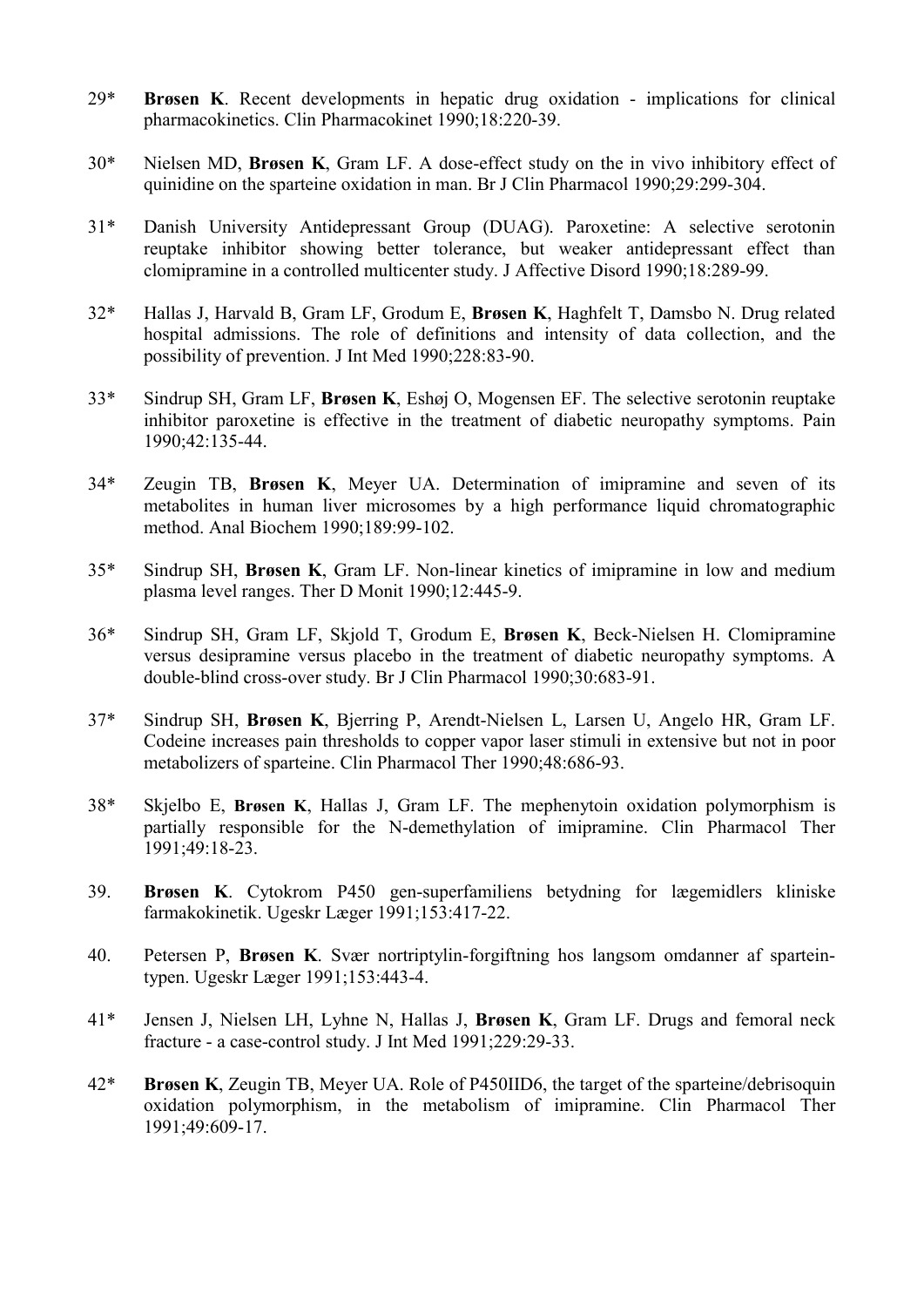- 43\* Clasen K, Madsen L, Brøsen K K, Albøge K, Misfeldt S, Gram LF. Sparteine and mephenytoin oxidation: Genetic polymorphisms in East- and West Greenland. Clin Pharmacol Ther 1991;49:624-31.
- 44\* Brøsen K, Gram LF, Kragh-Sørensen P. Extremely slow metabolism of amitriptyline but normal metabolism of imipramine and desipramine in an extensive metabolizer of sparteine, debrisoquine and mephenytoin. Ther Drug Monit 1991;13:177-82.
- 45\* Ward SA, Helsby NA, Skjelbo E, Brøsen K, Gram LF, Breckenridge AM. The activation of the biguanide antimalarial proguanil co-segregates with the mephenytoin oxidation polymorphism - a panel study. Br J Clin Pharmacol 1991;31:689-92.
- 46. Rask PH, Krarup G, Kragh-Sørensen P, Andersen E, Brøsen K et al. Terapistyring af perfenazinbehandling ved paranoide tilstande - organisatoriske aspekter. Ugeskr Læger 1991;153:2336-9.
- 47. Kjeldsen CS, Larsen NE, Kragh-Sørensen P, Andersen E, Brøsen K et al. Terapistyring af perfenazinbehandling ved paranoide tilstande. Kliniske aspekter. Ugeskr Læger 1991;153:2339-43.
- 48\* Brøsen K, Skjelbo E. Fluoxetine and norfluoxetine are potent inhibitors of P450IID6 the source of the sparteine/debrisoquine oxidation polymorphism. Br J Clin Pharmacol 1991;32:136-7.
- 49\* Hallas J, Worm J, Beck-Nielsen J, Gram LF, Grodum E, Damsbo N, Brøsen K. Drug related events and drug utilization in patients admitted to a geriatric hospital department. Dan Med Bull 1991;38:417-20.
- 50. Brøsen K, Secher B (red.). Lægemiddelinformation 1991. (Udgivet af Lægemiddeludvalget, Odense Sygehus).
- 51\* Hallas J, Gram LF, Grodum E, Damsbo N, Brøsen K et al. Drug related admissions to medical wards: A population based survey. Br J Clin Pharmacol 1992;33:61-8.
- 52. Gram LF, Brøsen K, Sindrup SH, Skjelbo E. Clinical relevance of genetic polymorphisms in drug oxidation. In: Brès J, Davis G (eds): Pharmacocinétique: De la recherche à la clinique. John Libbeys Eurotext 1992, p. 40-7.
- 53\* Sindrup SH, Brøsen K, Gram LF, Hallas J, Skjelbo E, Allen A, Allen GD, Cooper SM, Mellows G, Tasker TCG, Zussman BD. The relationship between paroxetine and the sparteine oxidation polymorphism. Clin Pharmacol Ther 1992;51:278-87.
- 54\* Sindrup SH, Brøsen K, Gram LF. Pharmacokinetics of the selective serotonin reuptake inhibitor paroxetine - Nonlinearity and relation to the sparteine oxidation polymorphism. Clin Pharmacol Ther 1992;51:288-95.
- 55. Brøsen K. Lægemiddelinteraktioner. I: Kristensen MB, Bundgaard H, Jensen K (eds). Lægemiddelkataloget 1992:373-400.
- 56\* Sindrup SH, Arendt-Nielsen L, Brøsen K, Bjerring P, Angelo HR, Eriksen B, Gram LF. The effect of quinidine on the analgesic effect of codeine. Eur J Clin Pharmacol 1992;42:587-92.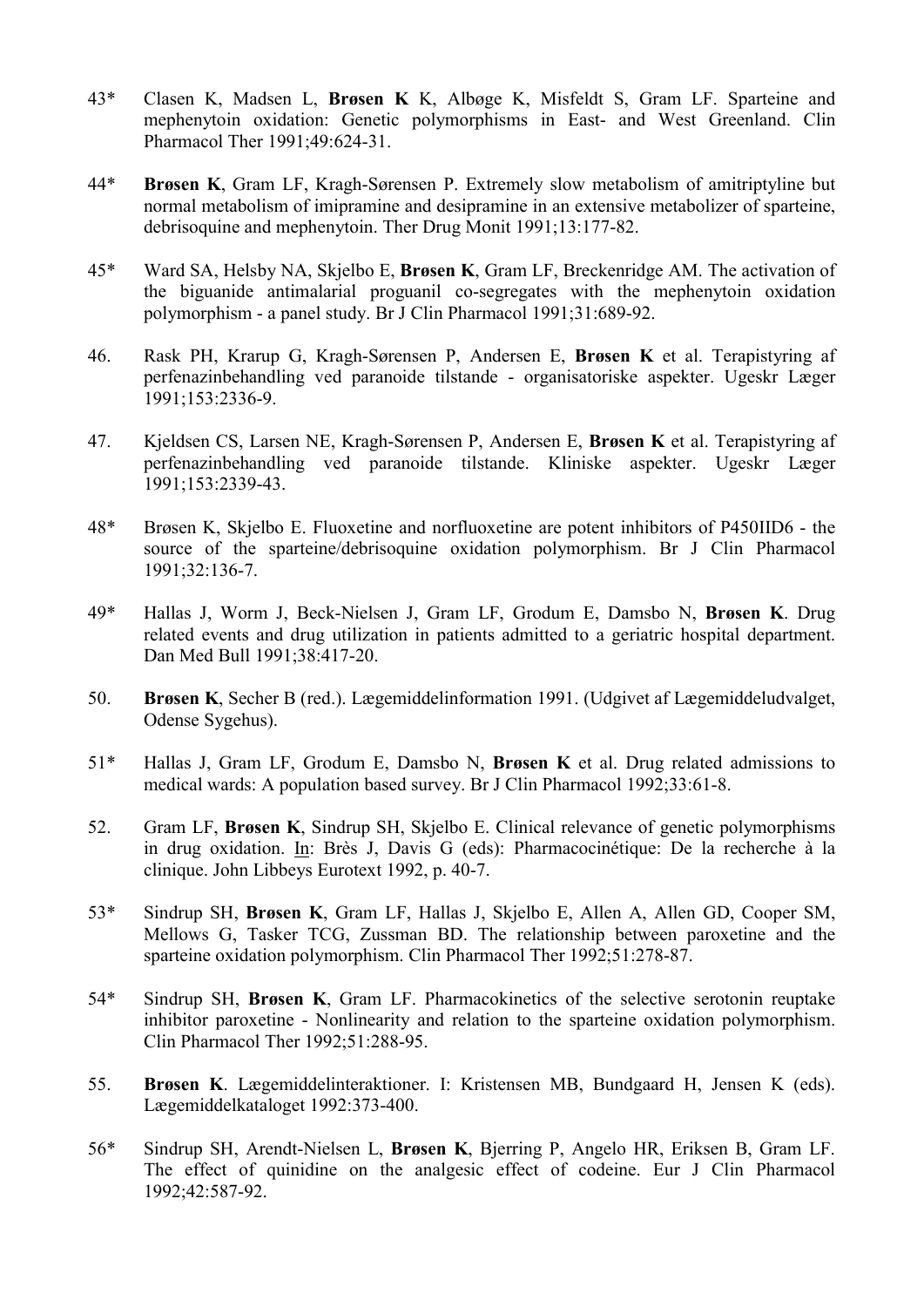- 57\*. Sindrup SH, Tuxen C, Gram LF, Grodum E, Skjold T, Brøsen K, Beck-Nielsen H. Lack of effect of mianserin on the symptoms of diabetic neuropathy. Eur J Clin Pharmacol 1992;43:251-5.
- 58\* Skjelbo E, Brøsen K. Inhibitors of imipramine metabolism by human liver microsomes. Br J Clin Pharmacol 1992;34:256-61.
- 59\* Nielsen KK, Brøsen K K, Gram LF, DUAG. Steady-state plasma levels of clomipramine and its metabolites: Impact of the sparteine/debrisoquine oxidation polymorphism. Eur J Clin Pharmacol 1992;43:405-11.
- 60\* Brøsen K, Sindrup SH, Skjelbo E, Nielsen KK, Gram LF. Clinical relevance of genetic polymorphism in the oxidation of psychotropic drugs. In: Laux G and Riederer P (eds). Plasma Spiegel Bestimmung von Psychopharmaka. Wissenschaftliche Verlagsgesellschaft mbH, Stuttgart 1992, p. 19-20.
- 61 Brøsen K. Variability in kinetics and response in humans. The Toxicology Forum, 1992, Annual European Meeting, Copenhagen, Denmark, June 1-5. CASET Associates Ltd., 3927 Old Lee Highway, Fairfax, VA 22030, USA, p. 451-63.
- 62.\* Sindrup SH, Bjerre U, Dejgaard A, Brøsen K, Aaes-Jørgensen T, Gram LF. The selective serotonin reuptake inhibitor citalopram relieves the symptoms of diabetic neuropathy. Clin Pharmacol Ther 1992;52:547-52.
- 63\* Sindrup SH, Brøsen K, Hansen MGJ, Aaes-Jørgensen T, Overø KF, Gram LF. Pharmacokinetics of citalopram in relation to the sparteine and mephenytoin oxidation polymorphism. Ther Drug Monit 1993;15:11-7.
- 64\* Gram LF, Hansen MGJ, Sindrup SH, Brøsen K, Poulsen JH, Aaes-Jørgensen T, Overø KF. Citalopram: Interaction studies with levomepromazine, imipramine and lithium. Ther Drug Monit 1993;15:18-24.
- 65\* Nielsen KK, Brøsen K. High Performance Liquid Chromatography of imipramine and six metabolites in human plasma and urine. J Chromatogr 1993;612:87-94.
- 66. Gram LF, Brøsen K, Sindrup SH, Skjelbo E. Risk factors in elderly taking psychotropic drugs: Significance of genetic polymorphism in drug oxidation. Nord J Psychiatry (suppl.) 1993;28:85-9.
- 67. Brøsen K, Sindrup SH, Skjelbo E, Nielsen KK, Gram LF. Role of genetic polymorphism in psychopharmacology - an update. In: Gram LF, Balant LP, Meltzer HY, Dahl SG (eds). Proceedings of the "6th International Meeting on Clinical Pharmacology in Psychiatry", Geneva, June 5-7 1991, p. 199-211.
- 68\* Skjelbo E, Gram LF, Brøsen K. The N-demethylation of imipramine correlates with the oxidation of S-mephenytoin (S/R-ratio). - A population study. Br J Clin Pharmacol 1993;35:331-4.
- 69\* Nielsen KK, Brøsen K. High Performance Liquid Chromatography of clomipramine and metabolites in human plasma and urine. Ther Drug Monit 1993;15:122-8.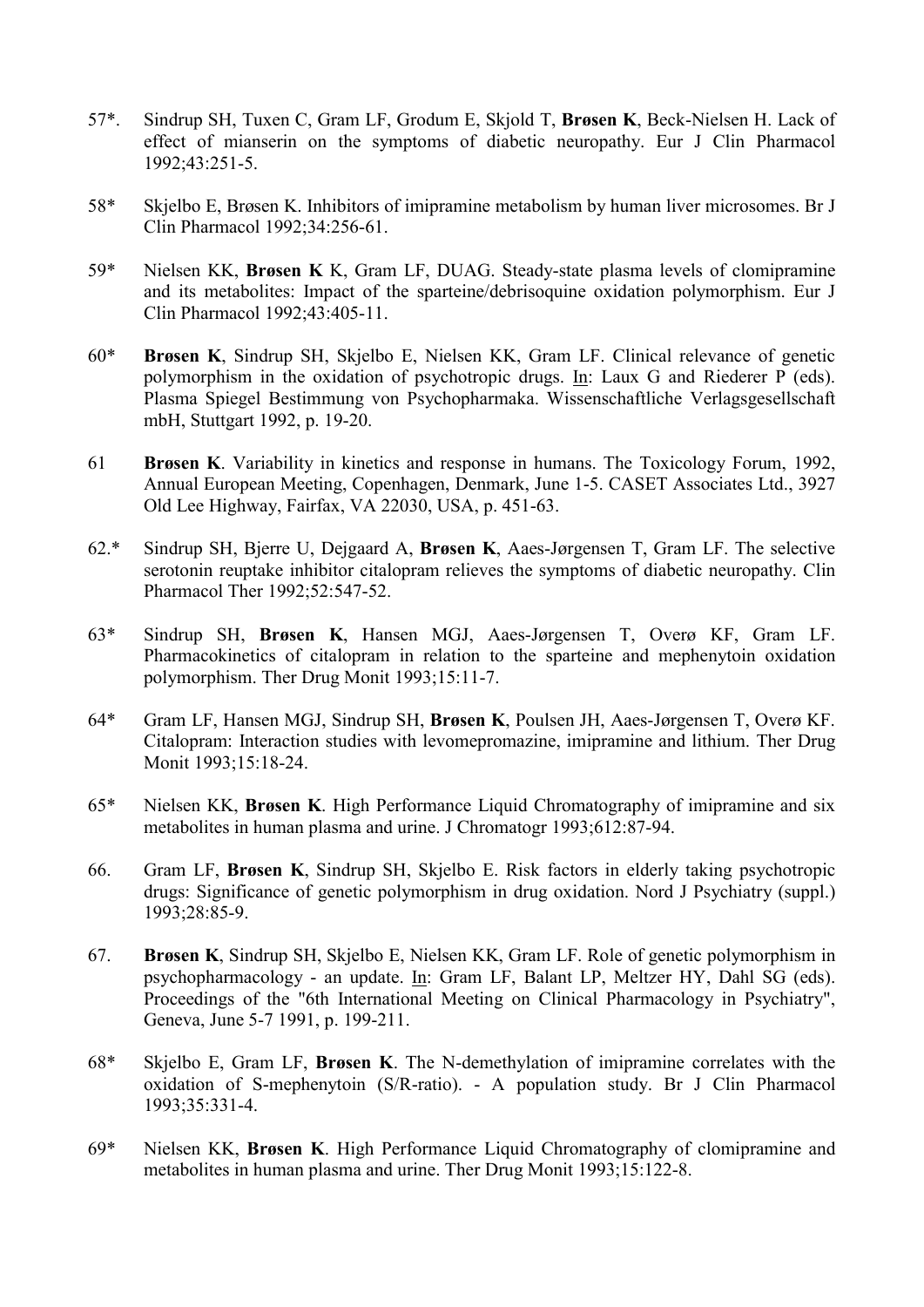- 70. Stage K, Brøsen K. Manglende effekt af nortriptylin hos en hurtig omdanner af spartein. Ugeskr Læger 1993;155:1561-3.
- 7\*. Brøsen K, Skjelbo E, Rasmussen BB, Poulsen HE, Loft S. Fluvoxamine is a potent inhibitor of cytochrome P4501A2. Biochem Pharmacol 1993;45:1211-4.
- 72\* Brøsen K, Hansen MGJ, Kramer Nielsen K, Sindrup SH, Gram LF. Inhibition by paroxetine of desipramine metabolism in extensive but not in poor metabolizers of sparteine. Eur J Clin Pharmacol 1993;44:349-55.
- 73\* Sindrup SH, Poulsen L, Brøsen K, Arendt-Nielsen L, Gram LF. Are poor metabolisers of sparteine/debrisoquine less pain tolerant than extensive metabolisers? Pain 1993;53:335-9.
- 74\* Gram LF, Brøsen K. Moclobemide treatment causes a substantial rise in the sparteine metabolic ratio. Br J Clin Pharmacol 1993;35:649-52.
- 75\* Brøsen K, Skjelbo E, Flachs H. Proguanil metabolism is determined by the mephenytoin oxidation polymorphism in Vietnamese living in Denmark. Br J Clin Pharmacol 1993;36:105-8.
- 76\* Brøsen K, Kragh-Sørensen P. Concomitant intake of nortriptyline and carbamazepine. Ther Drug Monit 1993;15:258-60.
- 77. Brøsen K. Isozyme specific drug oxidation: Genetic polymorphism and drug-drug interactions. Nordic J Psychiat 1993;47(suppl.39):21-6.
- 78\* DUAG. Moclobemide: A reversible MAO-A-inhibitor showing weaker antidepressant effect than clomipramine in a controlled multicenter study. J Affective Disord 1993;28:105-16.
- 79\* Ranek L, Dalhoff K, Poulsen HE, Brøsen K, Flachs H, Loft S. Wantzin P. Drug metabolism and genetic polymorphism in subjects with previous halothane hepatitis. Scand J Gastroenterol 1993;28(8):677-80.
- 80\* Brøsen K. The pharmacogenetics of the selective serotonin reuptake inhibitors. Clin Investig 1993;71:1002-9.
- 81. Brøsen K. CYP2D6-genotypebestemmelse. Ugeskr Læger 1993;155/46:3779-80.
- 82. Brøsen K. (red.). Lægemiddelinformation 1994. (Udgivet af Lægemiddeludvalget, Odense Universitetshospital).
- 83. Brøsen K. Farmakogenetik, Kap. 4 I: Kampmann JP et al. (eds): Basal og Klinisk Farmakologi (FADL 1994).
- 84\* Nielsen KK, Brøsen K, Hansen MGJ, Gram LF. Single dose kinetics of clomipramine: Relationship to the sparteine and S-mephenytoin oxidation polymorphisms. Clin Pharmacol Ther 1994;55:518-27.
- 85\* Brøsen K, Nielsen PN, Brusgaard K, Gram LF, Skjødt K. CYP2D6 genotype determination in the Danish population. Eur J Clin Pharmacol 1994;47:221-5.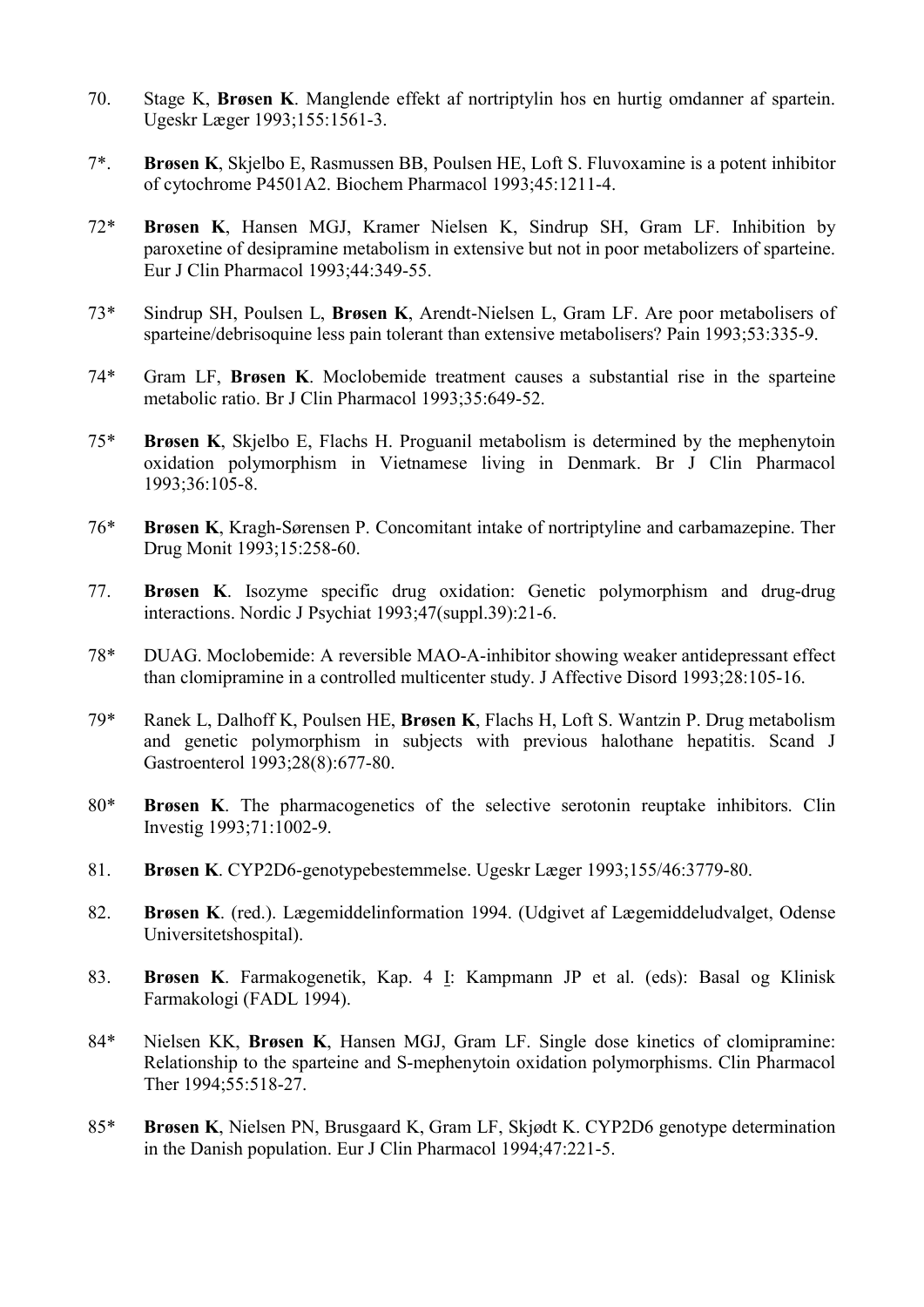- 86\* Nielsen F, Nielsen KK, Brøsen K. Determination of quinidine, dihydroquinidine, (3S)-3 hydroxyquinidine, and quinidine-N-oxide in plasma and urine by high-performance liquid chromatography. J Chromatogr 1994;B660:103-10.
- 87\* Nielsen KK, Brøsen K, Hansen MGJ, Gram LF. Glucuronidation clearance of 8 hydroxyclomipramine in relation to the sparteine and mephenytoin phenotype. Eur J Clin Pharmacol 1994;47:209-10.
- 88\* Rasmussen BB, Nielsen KK, Brøsen K. Determination of theophylline metabolites in human liver microsomes by high-performance liquid chromatography. Anal Biochem 1994;222:9-13.
- 89\* Basçi NE, Brøsen K, Bozkurt A, Isimer A, Sayal A, Kayaalp SO. S-mephenytoin, sparteine and debrisoquine oxidation: Genetic polymorphisms in the Turkish population. Br J Clin Pharmacol 1994;38:463-5.
- 90. Brøsen K. Øger langtidsbehandling med omeprazol risikoen for cancer? Ugeskr Læger 1994;41:6017-8.
- 91\* Poulsen L, Arendt-Nielsen L, Brøsen K, Nielsen KK, Gram LF, Sindrup SH. The hypoalgesic effect of imipramine in different human experimental pain models. Pain 1995;60:287-93.
- 92\* Rasmussen BB, Mäenpää J, Pelkonen O, Loft S, Poulsen HE, Lykkesfeldt J, Brøsen K. Selective serotonin reuptake inhibitors and theophylline metabolism in human liver microsomes: Potent inhibition by fluvoxamine. Br J Clin Pharmacol 1995;39:151-9.
- 93\* Madsen H, Nielsen KK, Brøsen K. Imipramine metabolism in relation to the sparteine and the mephenytoin oxidation polymorphisms. Br J Clin Pharmacol 1995;39:433-9.
- 94\* Gram LF, Guentert TW, Grange S, Vistisen K, Brøsen K. Moclobemide A substrate of CYP2C19 and an inhibitor of CYP2C19, CYP2D6, and CYP1A2. - A panel study. Clin Pharmacol Ther 1995;57:670-7.
- 95\* Brøsen K, de Morais SMF, Meyer UA, Goldstein JA. A multifamily study on the relationship between CYP2C19 genotype and S-mephenytoin oxidation phenotype. Pharmacogenetics 1995;5:312-7.
- 96. Nielsen F, Rosholm J-U, Brøsen K. Lack of relationship between quinidine pharmacokinetics and the sparteine oxidation polymorphism. Eur J Clin Pharmacol 1995;48:501-4.
- 97. Brøsen K. Drug interactions and the cytochrome P450 system. The role of cytochrome P4501A2. Clin Pharmacokinet 1995;29C(suppl.1):20-5.
- 98. Brøsen K. Specific inhibitors of enzymes of drug metabolism. In: COST B1 conference on variability and specificity in drug metabolism. Eds: Alván G et al. 1995, p. 159-67.
- 99. Gram LF, Brøsen K, Sindrup S, Skjelbo E. Genetic and interethnic variability in drug metabolism: What are the clinical consequences? In: COST B1 conference on variability and specificity in drug metabolism. Eds: Alván G et al. 1995, p. 235-45.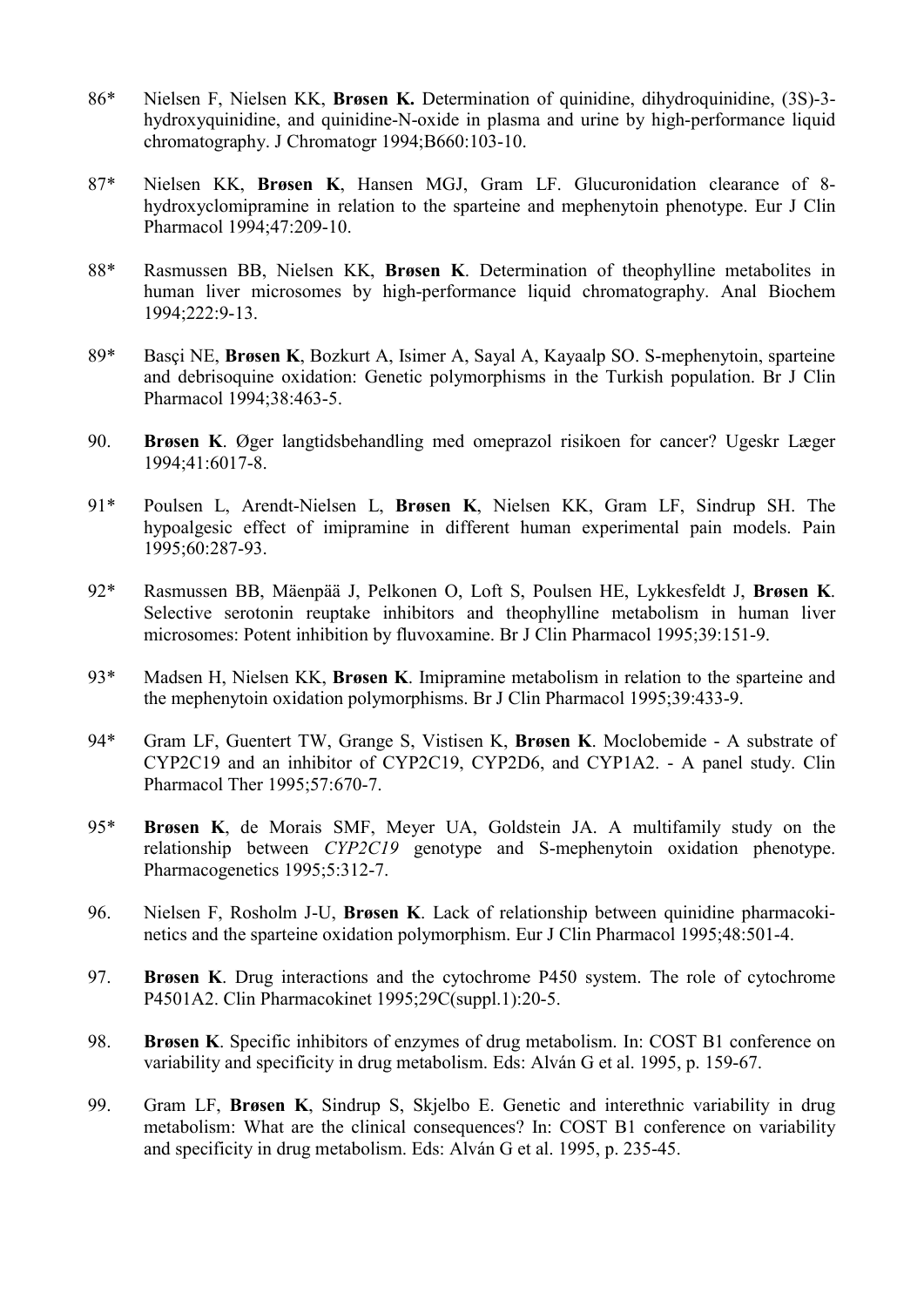- 100\* Sindrup SH, Brøsen K. The pharmacogenetics of codeine hypoalgesia. Pharmacogenetics 1995;5:335-46.
- 101\* Brøsen K, Rasmussen BB. Selective serotonin re-uptake inhibitors: Pharmacokinetics and drug interactions. In: J.P. Feighner and W.F. Boyer (eds.) Selective Serotonin Re-uptake Inhibitors: Advances in Basic Research and Clinical Practice. Second Edition, John Wiley & Sons Ltd. 1996, pp. 87-108.
- 102\* Sindrup SH, Hofmann U, Asmussen J, Mikus G, Brøsen K, Nielsen F, Ingwersen SH, Broen Christensen C. Impact of quinidine on plasma and cerebrospinal fluid concentrations of codeine and morphine after codeine intake. Eur J Clin Pharmacol 1996;49:503-9.
- 103\* Rasmussen BB, Brøsen K. Determination of theophylline and its metabolites in human urine and plasma by high-performance liquid chromatography. J Chromatogr, Biomed. Applications 1996;676:169-74.
- 104\* Rasmussen BB, Brøsen K. Determination of urinary metabolites of caffeine for the assessment of cytochrome P4501A2, xanthine oxidase, and N-acetyltransferase activity in humans. Ther Drug Monit 1996;18:254-62.
- 105\* Skjelbo E, Mutabingwa TK, Bygbjerg I, Nielsen KK, Gram LF, Brøsen K. Chloroguanide metabolism in relation to the efficacy in malaria prophylaxis and the S-mephenytoin oxidation in Tanzanians. Clin Pharmacol Ther 1996;59:304-11.
- 106\* Nielsen KK, Flinois JP, Beaune P, Brøsen K. The biotransformation of clomipramine in vitro, identification of the cytochrome P450s responsible for the separate metabolic pathways. J Pharmacol Exp Ther 1996;277:1659-64.
- 107. Brøsen K. Are pharmacokinetic drug interactions with the SSRIs an issue? Int Clin Psychopharmacol 1996;11:23-7.
- 108. Jeppesen U, Loft S, Poulsen HE, Brøsen K. A fluvoxamine-caffeine interaction study. Pharmacogenetics 1996;6:213-22.
- 109. Brøsen K. Drug-metabolizing enzymes and therapeutic drug monitoring in psychiatry. Ther Drug Monit 1996;18:393-6.
- 110\* Jeppesen U, Gram LF, Vistisen K, Loft S, Poulsen HE, Brøsen K. Dose-dependent inhibition of CYP1A2, CYP2C19 and CYP2D6 by citalopram, fluoxetine, fluvoxamine and paroxetine. Eur J Clin Pharmacol 1996;51:73-8.
- 111\* Poulsen L, Arendt-Nielsen, L, Brøsen K, Sindrup SH. The hypoalgesic effect of tramadol in relation to CYP2D6. Clin Pharmacol Ther 1996;60:636-44.
- 112\* Madsen H, Hansen TS, Brøsen K. Imipramine metabolism in relation to the sparteine oxidation polymorphism - a family study. Pharmacogenetics 1996;6:513-9.
- 113\* Poulsen L, Brøsen K, Arendt-Nielsen L, Gram LF, Elbæk K, Sindrup SH. Codeine and morphine in extensive and poor metabolizers of sparteine: pharmacokinetics, analgesic effect and side effects. Eur J Clin Pharmacol 1996;51:289-95.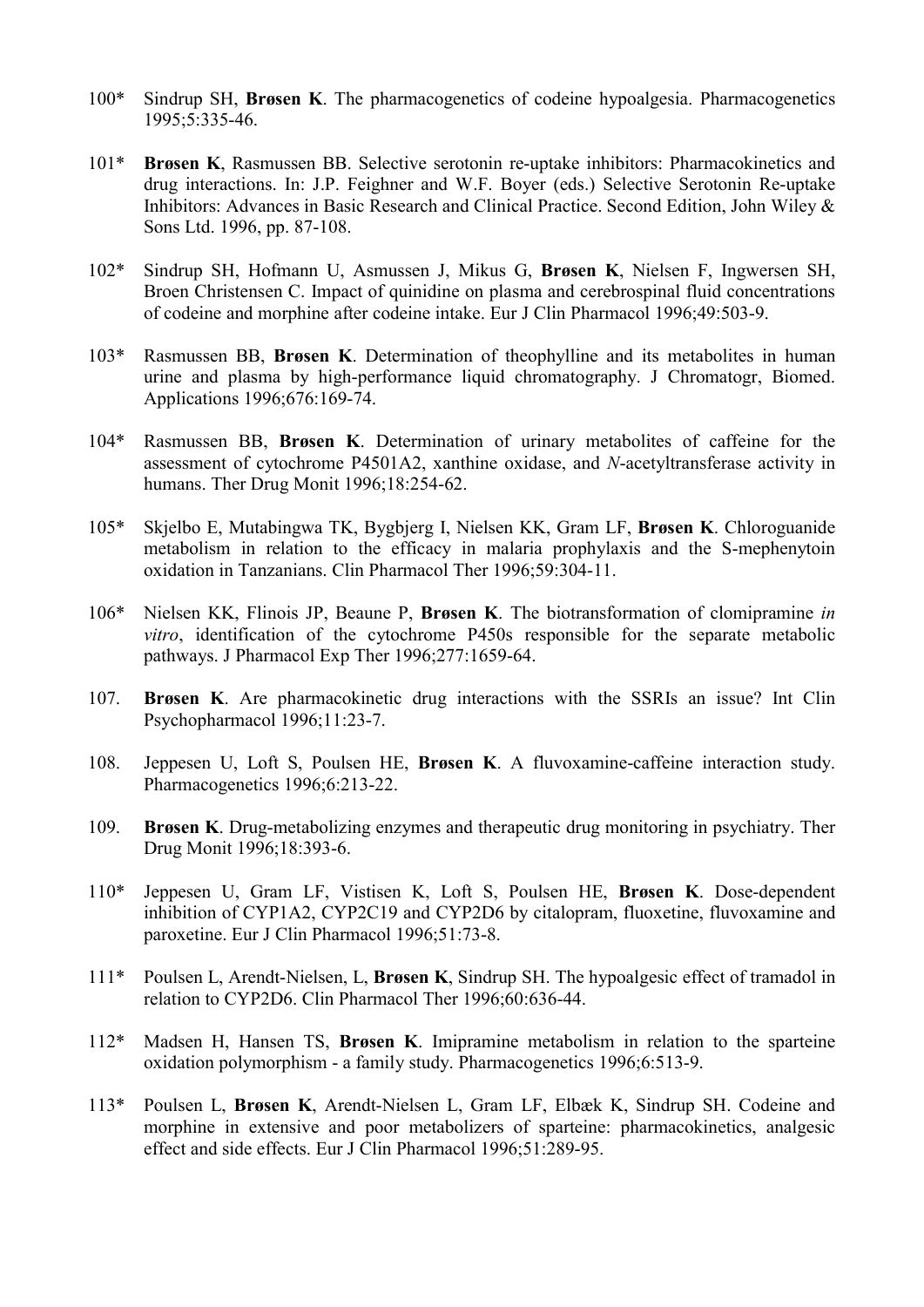- 114. Brøsen K, Skjelbo E, Nielsen KK. Imipramine: a model drug for P450 research. In: Johnson EF, Waterman MR (eds.): Methods in Enzymology, vol 272, 1996, p. 177-86.
- 115. Sonne J, Christensen HR, Gram LF, Kampmann JP, Brøsen K. Dansk statusartikel om klinisk farmakologi. Ugeskr Læger 1996/7.
- 116\* Christensen PM, Gøtzsche PC, Brøsen K. The sparteine/debrisoquine (CYP2D6) oxidation polymorphism and the risk of lung cancer: a meta-analysis. Eur J Clin Pharmacol 1997;51:389-93.
- 117\* Rasmussen BB, Jeppesen U, Gaist D, Brøsen K. Griseofulvin and fluvoxamine interactions with the metabolism of theophylline. Ther Drug Monit 1997;19:56-62.
- 118\* Madsen H, Rasmussen BB, Brøsen K. Imipramine demethylation in vivo: impact of CYP1A2, CYP2C19 and CYP3A4. Clin Pharmacol Ther 1997;61:319-24.
- 119\* Rasmussen BB, Brøsen K. Theophylline has no advantages over caffeine as a putative model drug for assessing CYP1A2 activity in humans. Br J Clin Pharmacol 1997;43:253-8.
- 120\* Sindrup SH, Poulsen L, Brøsen K. Pain modulation and the genetic polymorphic enzyme CYP2D6. Analgesia 1996;2:259-65.
- 121\* Poulsen L, Arendt-Nielsen L, Brøsen K, Gram LF, Sindrup SH. Different effect of naloxone on pain perception in extensive and poor metabolizers of sparteine? Analgesia 1996;2:255- 8.
- 122\* Madsen H, Møller Rasmussen J, Brøsen K. Interaction between tramadol and phenprocoumon. The Lancet 1997;350:637.
- 123. Madsen H, Møller Rasmussen J, Brøsen K. Author's reply. Lancet 1997;350:1553.
- 124\* Jeppesen U, Møller Rasmussen J, Brøsen K. Clinically important interaction between azathioprine (Imurel®) and phenprocoumar (Marcoumar®). Eur J Clin Pharmacol 1997;52:503-4.
- 125\* Jeppesen U, Rasmussen BB, Brøsen K. Fluvoxamine inhibits the CYP2C19 catalyzed bioactivation of chloroguanide. Clin Pharmacol Ther 1997;62:279-86.
- 126\* Bathum L, Hansen TS, Hørder M, Brøsen K. A dual label oligonucleotide ligation assay for detection of the CYP2C19 1, CYP2C19 2 and CYP2C19 3 alleles involving time-resolved fluorometry. Ther Drug Monit 1998;20:1-6.
- 127\* Christensen PM, Gøtzsche P, Brøsen K. The sparteine/debrisoquine (CYP2D6) oxidation polymorphism and the risk of Parkinson's disease: a meta-analysis. Pharmacogenetics 1998;8:473-9.
- 128\* Bathum L, Johansson I, Ingelman-Sundberg M, Hørder M, Brøsen K. Ultrarapid metabolism of sparteine: frequency of alleles with duplicated CYP2D6 genes in a Danish population as determined by restriction fragment length polymorphism and long polymerase chain reaction. Pharmacogenetics 1998;8:119-23.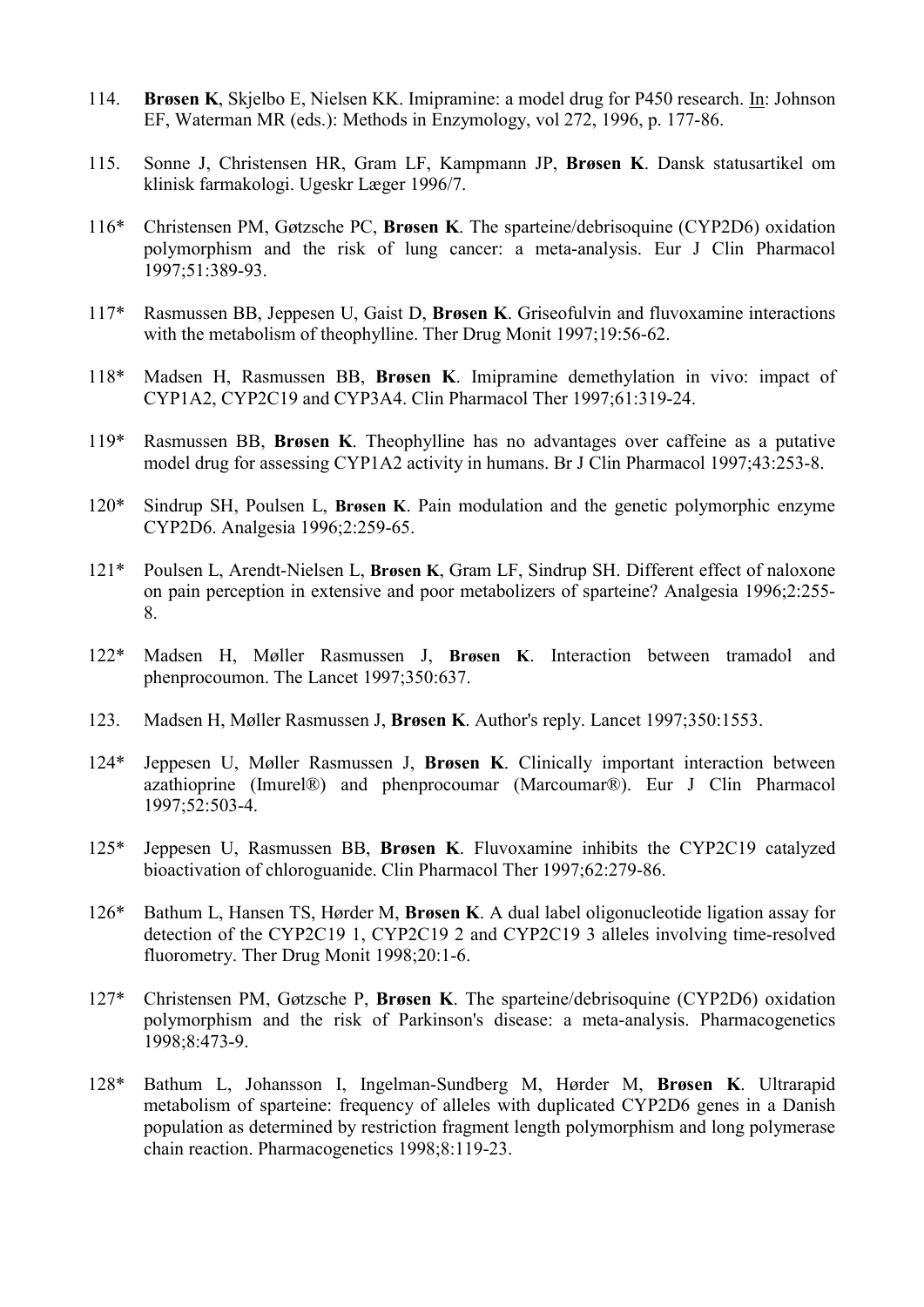- 129. Skjelbo E, Brøsen K. En interaktion imellem paroxetin og clomipramin som mulig årsag til indlæggelse på medicinsk afdeling. Ugeskr Læger 1998;160:1257-58.
- 130\* Hansen LL, Larsen JT, Brøsen K. Determination of tacrine and its metabolites in human plasma and urine by high-performance liquid chromatography and fluorescence detection. J Chromatogr B 1998;712:183-91.
- 131\* Poulsen L, Riishede L, Brøsen K, Clemensen S, Sindrup SH. Codeine in post-operative pain. Study of the influence of sparteine phenotype and serum concentrations of morphine and morphine-6-glucuronide. Eur J Clin Pharmacol 1998;54:451-4.
- 132\* Andersen M, Arnberg A, Brøsen K, Gram LF, Petersen KB. Lægemiddelinformationscentralen ved Center for Klinisk Farmakologi i Odense. Ugeskr Læger 1998;60:3234.
- 133\* Bathum L, Andersen-Ranberg K, Boldsen J, Brøsen K, Jeune B. Genotypes for the cytochrome P450 enzymes CYP2D6 and CYP2C19 in human longevity. Role of CYP2D6 and CYP2C19 in longevity. Eur J Clin Pharmacol 1998;54:427-30.
- 134. Sindrup SH, Brøsen K. Kombinationspræparater af codein og paracetamol. Ugeskr Læger 1998;160(4):448-9.
- 135\* Rasmussen BB, Nielsen TL, Brøsen K. Fluvoxamine is a potent inhibitor of the metabolism of caffeine in vitro. Pharmacol Toxicol 1998;83:240-5.
- 136. Brøsen K. Differences in interactions of SSRIs. Int J Clin Psychopharmacol 1998;13(suppl.5):S45-7.
- 137\* Buur Rasmussen B, Nielsen TL, Brøsen K. Fluvoxamine inhibits the CYP2C19-catalyzed metabolism of proguanil in vitro. Eur J Clin Pharmacol 1998;54:735-40.
- 138\* Kortunay S, Bozkurt A, Bathum L, Basçi NE, Calgüneri M, Brøsen K, Kayaalp SO. CYP2D6 polymorphism in systemic lupus erythematosus patients. Eur J Clin Pharmacol 1999;55:21-5.
- 139\* Fjordside L, Jeppesen U, Eap CB, Powell K, Baumann P, Brøsen K. The stereoselective metabolism of fluoxetine in poor and extensive metabolisers of sparteine. Pharmacogenetics 1999;9:55-60.
- 140. Danish University Antidepressant Group (DUAG). Clomipramine dose-effect study in patients with depression: clinical end points and pharmacokinetics. Clin Pharmacol Ther 1999;66(2):152-65.
- 141\* Nielsen TL, Rasmussen BB, Flinois J-P, Beaune P, Brøsen K. In vitro metabolism of quinidine: the (3S)-3-hydroxylation of quinidine is a specific marker reaction for cytochrome P4503A4 activity in human liver microsomes. J Pharmacol Exp Ther 1999;289:31-7.
- 142. Brøsen K (edt.). A Guide to Training in Clinical Pharmacology in Europe. European Association for Clinical Pharmacology and Therapeutics. Odense University Press 1999, pp. 340.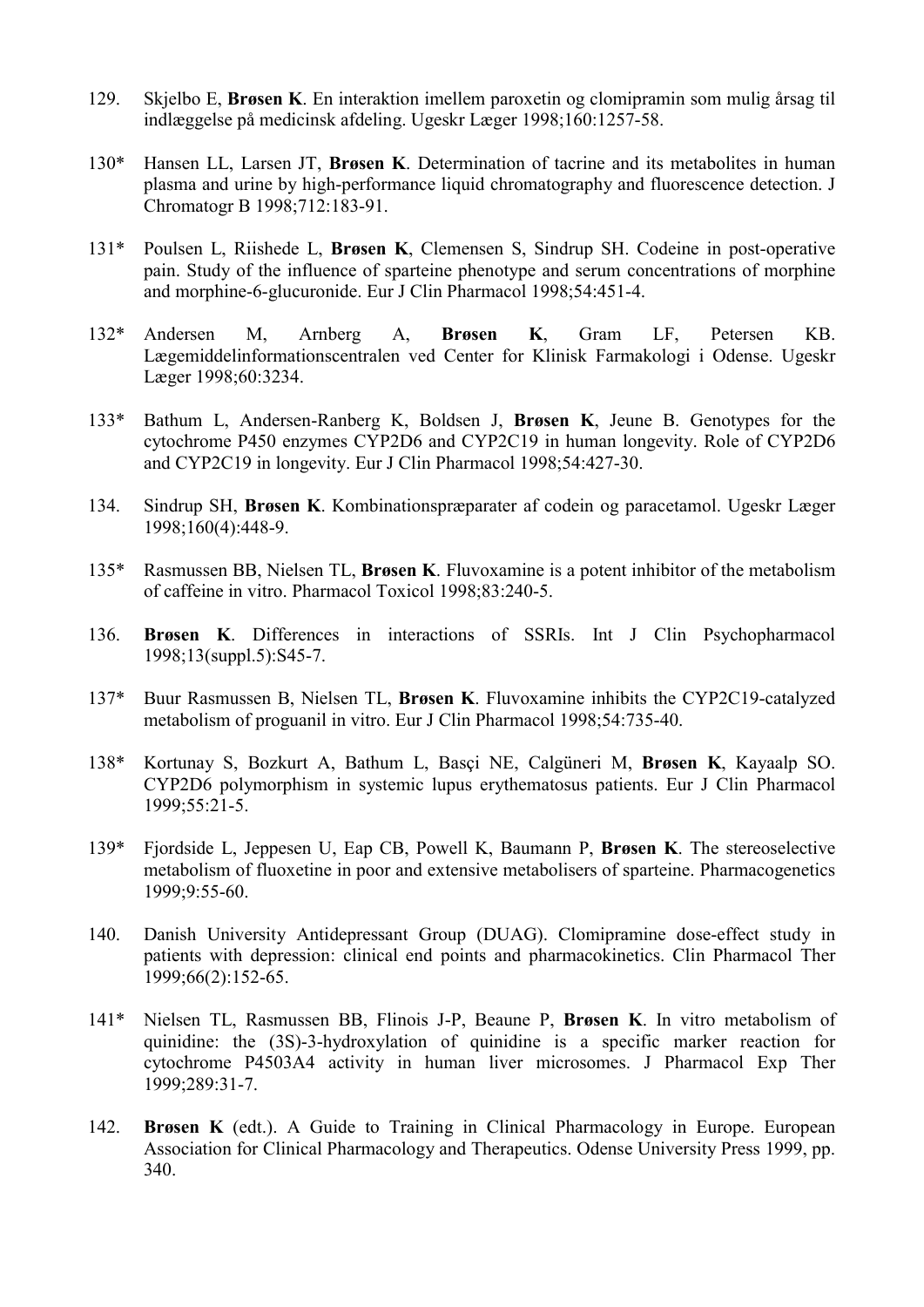- 143. Brøsen K. Klinisk farmakologi hvad skal vi med det? Ugeskr Læger 1999;161/26:3981.
- 144\* Teilmann Larsen J, Lindal Hansen L, Spigset O, Brøsen K. Fluvoxamine is a potent inhibitor of tacrine metabolism in vivo. Eur J Clin Pharmacol 1999;55:375-82.
- 145\* Damkier P, Hansen LL, Brøsen K. Effect of fluvoxamine on the pharmacokinetics of quinidine. Eur J Clin Pharmacol 1999;55:451-56.
- 146\* Ibeanu GC, Blaisdell J, Ferguson RJ, Ghanayem BI, Brøsen K, Benhamou S, Bouchardy C, Wilkinson GR, Dayer P, Goldstein JA. A novel transversion in the intron 5 donor splice junction of CYP2C19 and a sequence polymorphism in exon 3 contribute to the poor metabolizer phenotype for the anticonvulsant drug S-mephenytoin. J Pharmacol Exp Ther 1999;290:635-40.
- 147\* Kortunay S, Bozkurt A, Bathum L, Basci NE, Calguneri M, Brøsen K, Kayaalp SO. CYP2C19 genotype does not represent a genetic predisposition in idiopathic systemic lupus erythematosus. Ann Rheum Dis 1999;58:182-5.
- 148. Senderovitz T, Heisterberg J, Christophersen B. Kompendium i farmakologi. FADLs Forlag 1999, pp. 283. Boganmeldelse af Brøsen K. I: Ugeskr Læger 1999;161/34:4755.
- 149. Brøsen K, Kampmann JP. Metoder i klinisk farmakologisk forskning (inkl. GCP). I: Sundhedsvidenskabelig Forskning. Andersen D et al. (eds.). FADLs Forlag 1999, p. 427-58.
- 150\* Bathum L, Skjelbo E, Mutabingwa TK, Madsen K, Hørder M, Brøsen K. Pheno- and genotypes for CYP2D6 and CYP2C19 in a black Tanzanian population. Br J Clin Pharmacol 1999;48:395-401.
- 151\* Damkier P, Hansen LL, Brøsen K. Rifampicin treatment greatly increases the apparent oral clearance of quinidine. Pharmacol Toxicol 1999;85:257-62.
- 152.\* Larsen JT, Hansen LL, Brøsen K. Tacrine is probably not an ideal probe drug for measuring CYP1A2 activity in vivo. Br J Clin Pharmacol 1999;48:663-8.
- 153\* Damkier P, Hansen LL, Brøsen K. Effect of diclofenac, disulfiram, itraconazole, grapefruit juice and erythromycin on the pharmacokinetics of quinidine. Br J Clin Pharmacol 1999;48:829-38.
- 154. Kampmann JP, Brøsen K, Nielsen-Kudsk F, Nyborg NCB. Basal og Klinisk Farmakologi. 2. udgave, FADL's Forlag 1999, pp. 806.
- 155. Brøsen K. Lægemidlers skæbne i organismen. Kap. 3. I: Kampmann JP, Brøsen K, Nielsen-Kudsk F, Nyborg NCB, red. Basal og Klinisk Farmakologi. 2. udgave, FADL's Forlag 1999, p. 33-58.
- 156. Brøsen K. Lægemidlers elimination. Kap. 4. I: Kampmann JP, Brøsen K, Nielsen-Kudsk F, Nyborg NCB, red.. Basal og Klinisk Farmakologi. 2. udgave, FADL's Forlag 1999, p. 59- 71.
- 157. Brøsen K. Farmakogenetik. Kap. 5. I: Kampmann JP, Brøsen K, Nielsen-Kudsk F, Nyborg NCB, red.. Basal og Klinisk Farmakologi. 2. udgave, FADL's Forlag 1999, p. 73-77.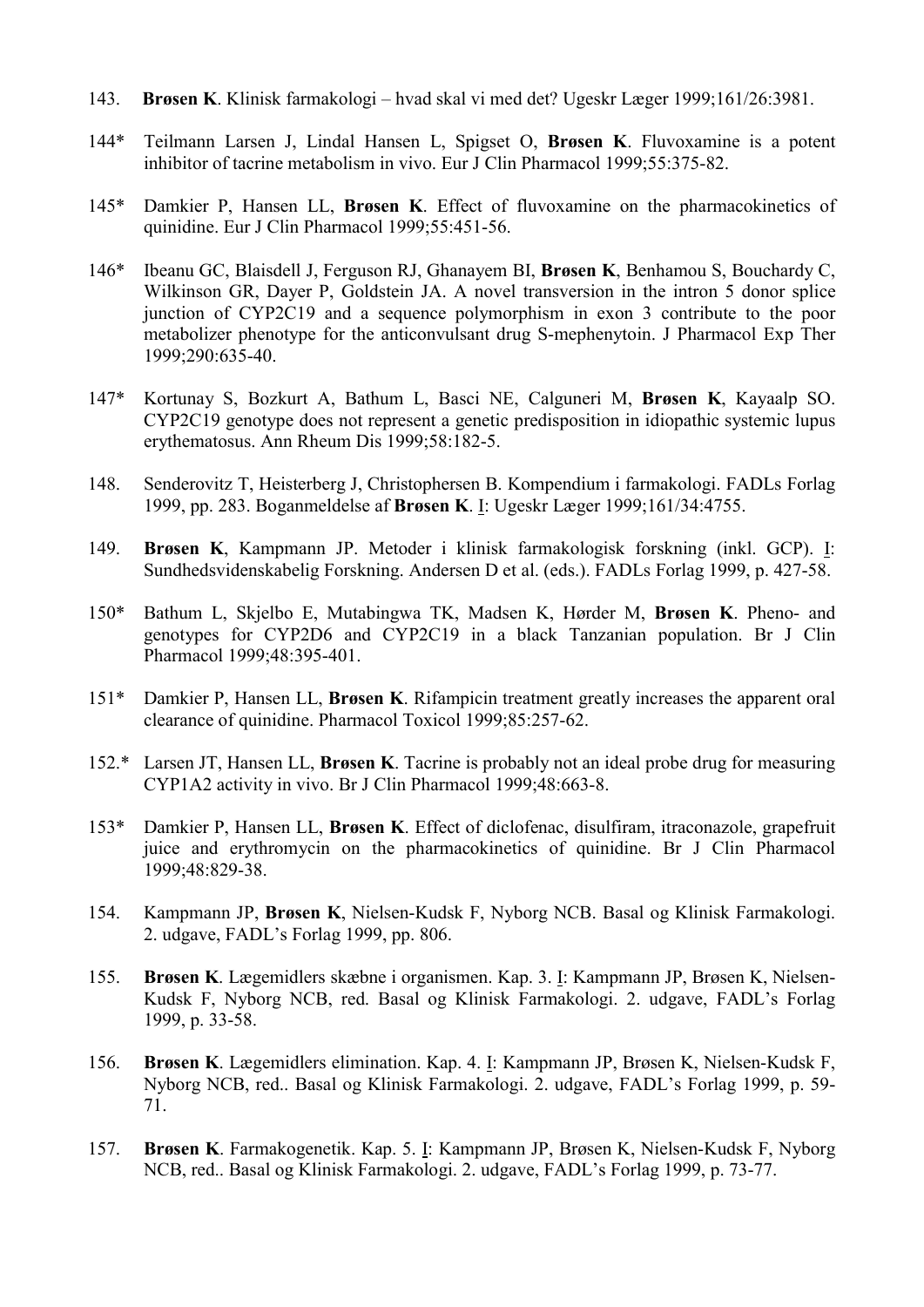- 158. Brøsen K, Christensen HR. Lægemiddelinteraktioner. Kap. 59. I: Kampmann JP, Brøsen K, Nielsen-Kudsk F, Nyborg NCB, red.. Basal og Klinisk Farmakologi. 2. udgave. FADL's Forlag 1999, p. 667-71.
- 159. Madsen H, Brøsen K. Lægemidler og graviditet. Kap. 63. I: Kampmann JP, Brøsen K, Nielsen-Kudsk F, Nyborg NCB, red.. Basal og Klinisk Farmakologi. 2. udgave. FADL's Forlag 1999, p. 705-14.
- 160. Brøsen K. Styret terapi. Kap. 67. I: Kampmann JP, Brøsen K, Nielsen-Kudsk F, Nyborg NCB, red.. Basal og Klinisk Farmakologi. 2. udgave. FADL's Forlag 1999, p. 743-46.
- 161. Brøsen K, Kampmann JP. Klinisk afprøvning af lægemidler. Kap. 68. I: Kampmann JP, Brøsen K, Nielsen-Kudsk F, Nyborg NCB, red.. Basal og Klinisk Farmakologi. 2. udgave. FADL's Forlag 1999, p. 747-55.
- 162\* Buur Rasmussen B, Brøsen K. Cytochrome P450 and therapeutic drug monitoring with respect to clozapine. Eur Neuropsychopharmacol 1999;9:453-9.
- 163\* Hansen LL, Brøsen K. Quantitative determination of tolbutamide and its metabolites in human plasms and urine by high-performance liquid chromatography and UV detection. Ther Drug Monit 1999;21:669-71.
- 164\* Sindrup SH, Madsen C, Brøsen K, Jensen TS. The effect of tramadol in painful polyneuropathy in relation to serum drug and metabolite levels. Clin Pharmacol Ther 1999;66:636-41.
- 165\* Sindrup SH, Andersen G, Madsen C, Smith T, Brøsen K, Jensen TS. Tramadol relieves pain and allodynia in polyneuropathy. A randomized, double-blind, controlled trial. Pain 1999;83:85-90.
- 166\* Rasmussen BB, Brøsen K. Is therapeutic drug monitoring a case for optimising clinical outcome and avoiding interactions of the selective serotonin re-uptake inhibitors? Ther Drug Monit 2000;22:143-54.
- 167. Brøsen K. Etniske variationer med hensyn til genetisk polymorfi I metabolismen af lægemidler. Ugeskr Læger 2000;162:818.
- 168. Brøsen K. Antiarrhythmics. Chapter 45. In: Metabolic Drug Interactions (Levy RH et al., eds.). Lippincott, Williams & Wilkins 2000, Philadelphia, USA, p. 603-14.
- 169\* Damkier P, Brøsen K. Quinidine as a probe for CYP3A4 activity: Intrasubject variability and lack of correlation with probe-based assays for CYP1A2, CYP2C9, CYP2C19 and CYP2D6. Clin Pharmacol Ther 2000;68:199-209.
- 170\* Justesen US, Brøsen K, Pedersen C. Hiv-proteasehæmmere og interaktioner. Ugeskr Læger 2000;162:4677-81.
- 171\* Kirchheiner J, Brøsen K, Dahl ML, Gram LF, Kasper S, Roots I, Sjöqvist F, Spina E, Brockmöller J. CYP2D6 and CYP2C19 genotype-based dose recommendations for antidepressants: a first step towards subpopulation-specific dosages. Acta Psychiatr Scand 2001;104:173-92.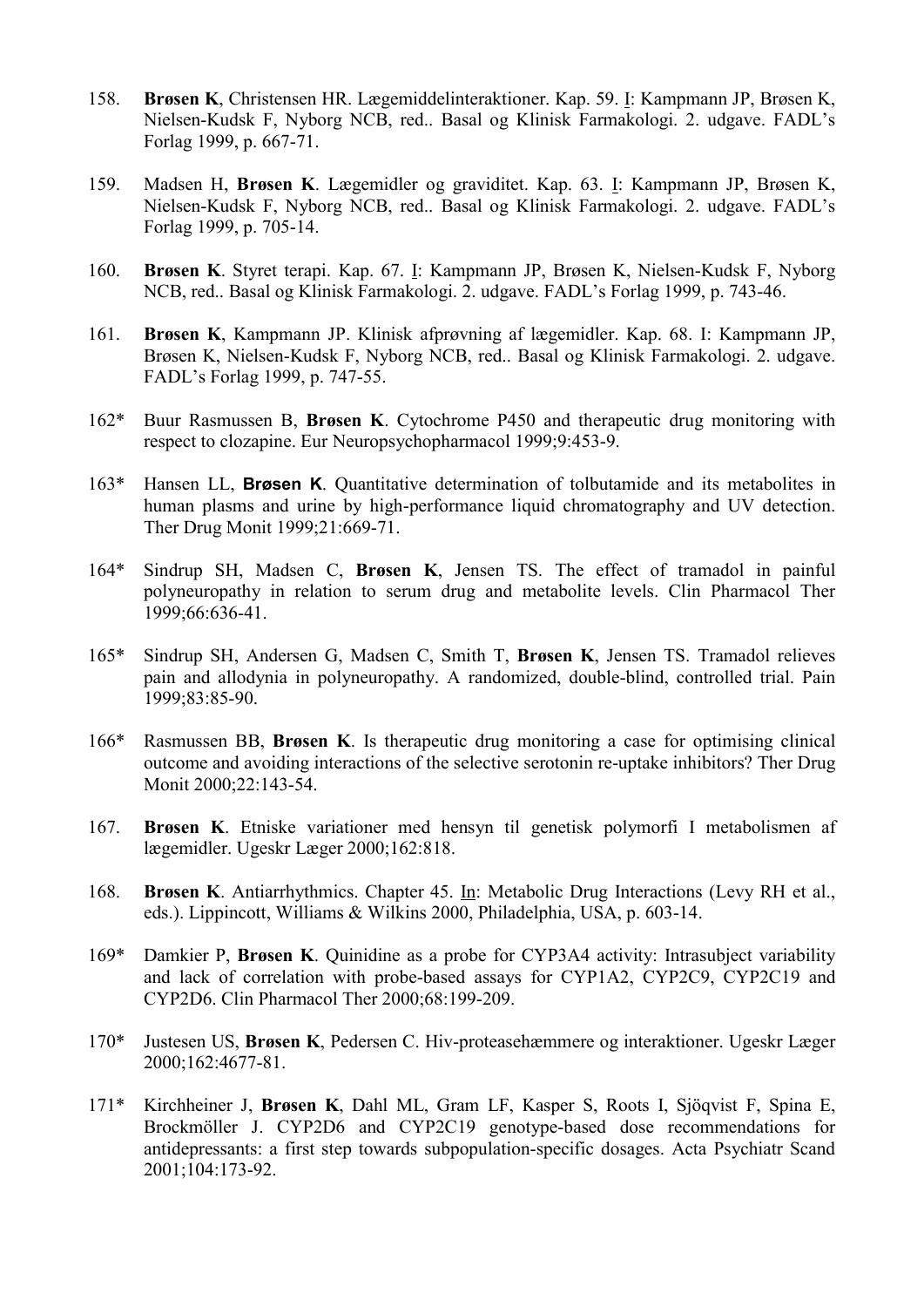- 172. Larsen J, Arnberg A, Brøsen K. Tramadol og oxazepam. Ugeskr Læger 2001;163:458-60.
- 173\* Madsen H, Enggaard TP, Hansen LL, Klitgaard NA, Brøsen K. Fluvoxamine inhibits the CYP2C19 catalyzed biotransformation of tolbutamide. Clin Pharmacol Ther 2001;69:41-7.
- 174\* Bergmann TK, Bathum L, Brøsen K. Duplication of CYP2D6 predicts high clearance of desipramine but high clearance does not predict duplication of CYP2D6. Eur J Clin Pharmacol 2001;57:123-7.
- 175\* Brøsen K, Naranjo CA. Review of pharmacokinetic and pharmacodynamic interaction studies with citalopram. Eur Neuropsychopharmacol 2001); 11:275-283.
- 176. Brøsen K, Nedergaard OA, Orme. Abstract Book 5<sup>th</sup> EACPT Congress. Pharmacol Toxicol 89, suppl I, 2001.
- 177. Larsen JT, Clemensen SV, Klitgaard NA, Nielsen B, Brøsen K. Clozapine-induced toxic hepatitis. Ugeskr Laeger 2001; 163(14): 2013-4.
- 178\* Kortunay S, Bozkurt A, Basci NE, Brøsen K, Kayaalp SO. Dose-dependent inhibition of the CYP2D6 catalyzed oxidation of sparteine by mepyramine in healthy volunteer. Pharmacol Toxicol 2001;89:331-4.
- 179\* Christensen PM, Brøsen K, Brixen KT, Beck-Nielsen H, Søgaard J, Kristiansen IS. Farmakoøkonomisk evalueringer af medicinsk behandling af osteoporose. Ugeskr Laeger 2002;164:1339-45.
- 180\* Jürgens G, Lange KH, Reuther L, Rasmussen BB, Brøsen K, Christensen HR. Effect of growth hormone on hepatic cytochrome P450 activities in healthy elderly men. Clin Pharmacol Ther 2002; 71:162-8.
- 181\* Jürgens G, Christensen HR, Brøsen K, Sonne J, Loft S, Olsen NV. Acute hypoxia and cytochrome P450-mediated hepatic drug metabolism in humans. Clin Pharmacol Ther 2002; 71:214-20
- 182' Rasmussen BB, Brix TH, Kyvik KO, Brøsen K. The interindividual differences in the 3 demethylation of caffeine alias CYP1A2 is determined by both genetic and environmental factors. Pharmacogenetics 2002; 12:473-8
- 183\* Breinholt VM, Offord EA, Brouwer C, Nielsen SE, Brøsen K, Friedberg T. In vitro investigation of cytochrome P450-mediated metabolism of dietary flavonoids. Food Chem Toxicol 2002;40:609-16
- 184\* Christensen PM, Brøsen K, Brixen K, Kristiansen IS. Expressing effects of osteoporosis interventions in terms of postponing fractures. Eur J Clin Pharmacol 2002;58:629-33
- 185\* Justesen US, Klitgaard NA, Brøsen K, Pedersen C. Pharmacokinetic interaction between amprenavir and delavirdine after multiple-dose administration in healthy volunteers. Br J Clin Pharmacol 2003;55:100-6
- 186\* Pedersen RS, Brøsen K, Nielsen F. Enantioselective HPLC method for qunatitative determination of tramadol and O-desmethyltramadol in plasma and urine: Application to clinical studies. Chromatrographia 2003;57:279-85.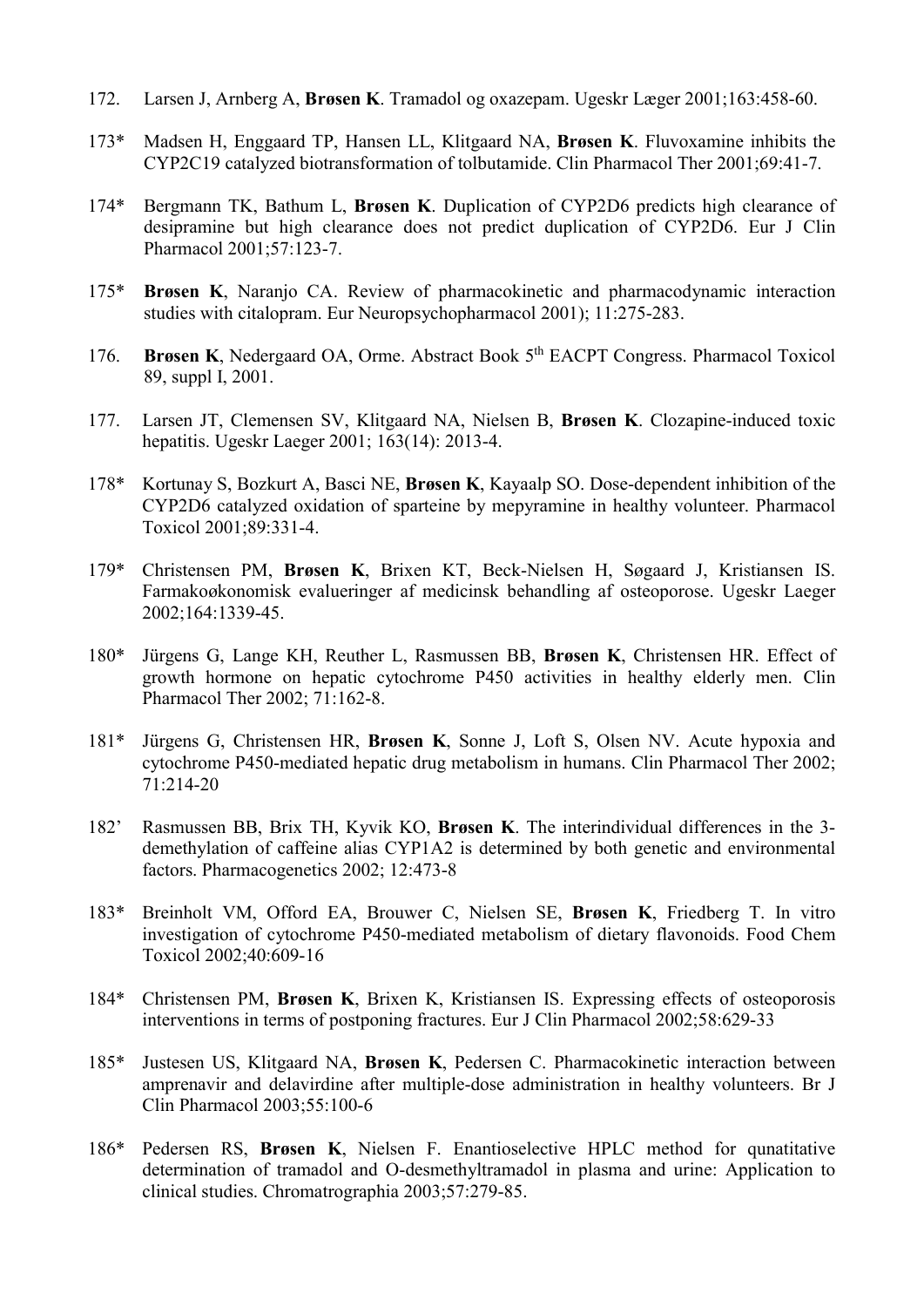- 187\* Breinholt VM, Rasmussen SE, Brøsen K, Friedberg TH. In vitro metabolism of genistein and tangeretin by human and murine cytochrome P450s. Pharmacol Toxicol. 2003; 93:14- 22.
- 188\* Christensen PM, Brøsen K, Brixen K, Andersen M, Kristiansen IS. A randomized trial of laypersons' perception of the benefit of osteoporosis therapy: number needed to treat versus postponement of hip fracture. Clin Ther 2003;25:2575-85.
- 189. Brøsen K Pharmacol Toxicol. Letter from the editor. 2004;94:1-2.
- 190\* Pedersen RS, Verstuyft C, Becquemont L, Jaillon P, Brøsen K. Cytochrome P4502C9 (CYP2C9) Genotypes in a Nordic Population in Denmark. Bas Clin Pharmacol Toxicol. 2004; 94:151-2.
- 191\* Bidstrup TB, Stilling N, Damkier P, Scharling B, Thomsen MS, Brøsen K. Rifampicin seems to act both an inducer end an inhibitor of the metabolism of repaglinide. Eur J Clin Pharmacol 2004;60:109-14
- 192\* Justesen US, Klitgaard NA, Brøsen K, Pedersen C. Dose-dependent pharmacokinetics of delavirdine in combination with amprenavir in healthy volunteers. J Antimicrob Chemother 2004;
- 193\* Justesen US, Andersen AB, Klitgaard NA, Brøsen K, Gerstoft J, Pedersen C. Pharmacokinetic interaction between rifampin and the combination of indinavir and lowdose ritonavir in HIV-infected patients. Clin Infect Dis. 2004;38:426-9.
- 194. Brøsen K. Some aspects of genetic polymorphism in the biotransformation of antidepressants. Therapie 2004; 59:5-12
- 195. Brøsen K. Letter from the editor. Basic Clin Pharmacol Toxicol. 2005; 96:1-2
- 196\* Laugesen S, Enggaard TP, Pedersen RS, Sindrup SH and Brøsen K. Paroxetine, a cytochrome P4502D6 inhibitor, diminishes the stereoselective O-demethylation and reduces the hypoalgesic effect of tramadol. Clin Pharmacol Ther 2005;77:312-23
- 197. Brøsen K. Klassisk farmakogenetik. Ugeskr Læger 2005;167:2143-6
- 198. Madsen H, Brøsen K, Frimodt-Møller N og Gahrn-hansen B. Antibiotika og overvægt. Ugeskr Læger 2005;167:2266-70
- 199. Pedersen RS, Damkier P, Brøsen K. Tramadol as a probe for cytochrome P4502D6 phenotyping: A population study. Clin Pharmacol Ther 2005;77:458-67
- 200\* Teilmann Larsen J, Brøsen K. Consumption of charcoal-broiled meat as an experimental tool for discerning CYP1A2-mediated drug metabolism in vivo. Bas Clin Pharmacol Toxicol 2005;97:141-8
- 201\* Pedersen RS, Brøsen K, Nielsen F. HPLC method for determination of rosiglitazone in plasma. Chromatographia 2005;62:197-201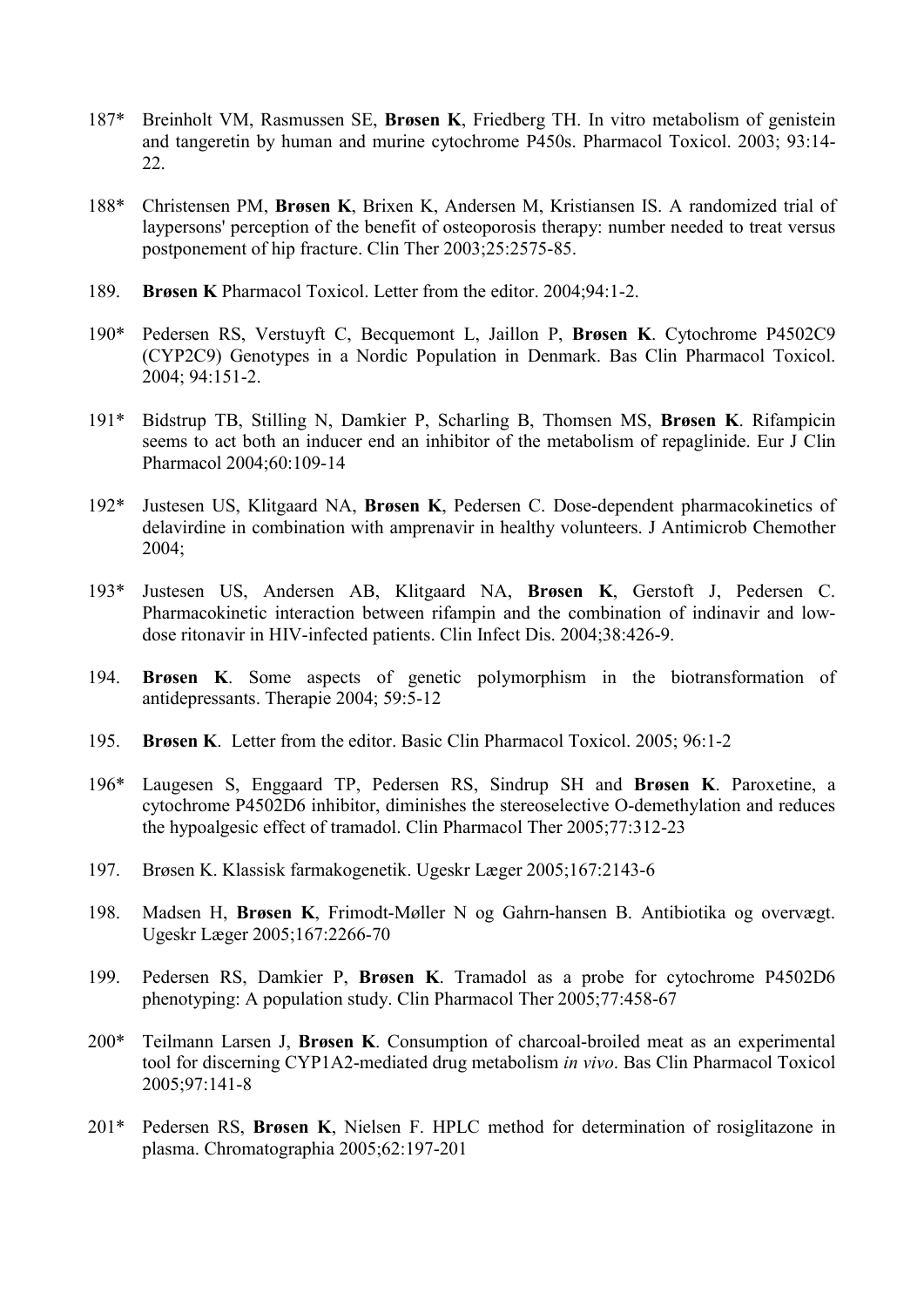- 202\* Halling J, Petersen MS, Damkier P, Nielsen F, Grandjean P, Weihe P, Lundgren S, Lundblad MS, Brøsen K. Polymorphism of CYP2D6, CYP2C19, CYP2C9 and CYP2C8 in the Faroese population. Eur J Clin Pharmacol 2005;61:491-7
- 203. Brøsen K. From the editor. Basic Clin Pharmacol Toxicol. 2005;97(4):201.
- 204\* Enggaard TP, Poulsen L, Arendt-Nielsen L, Brøsen K, Ossig J, Sindrup SH. The analgesic effect of tramadol after intravenous injection in healthy volunteers in relation to CYP2D6. Anesth Analg. 2006;102(1):146-50.
- 205\* Bidstrup TB, Damkier P, Olsen AK, Ekblom M, Karlsson A, Brøsen K. The impact of CYP2C8 polymorphism and grapefruit juice on the pharmacokinetics of repaglinide. Br J Clin Pharmacol. 2006;61:49-57.
- 206\* Skaalum Petersen M, Halling J, Damkier P, Nielsen F, Grandjean P, Weihe P and Brøsen K. Caffeine N3-demethylation (CYP1A2) in a population with increased exposure to polychlorinated biphenyls. Eur J Clin Pharmacol 2006;62:1041-8
- 207\* Pedersen RS, Damkier P, Brøsen K. The effects of human CYP2C8 genotype and fluvoxamine on the pharmacokinetics of rosiglitazone in healthy subjects. Br J Clin Pharmacol. 2006 Dec;62(6):682-9. Epub 2006 Jul 12.
- 208\* Pedersen RS, Damkier P, Brøsen K. Enantioselective pharmacokinetics of tramadol in CYP2D6 extensive and poor metabolizers. Eur J Clin Pharmacol. 2006 Jul;62(7):513-21. Epub 2006 Jun 9
- 209\* Noehr-Jensen L, Damkier P, Bidstrup TB, Pedersen RS, Nielsen F, Brøsen K. The relative bioavailability of loratadine administered as a chewing gum formulation in healthy volunteers. Eur J Clin Pharmacol. 2006 Jun; 62(6):437-45. Epub 2006 Apr 28.
- 210\* Andreasen AH, Brøsen K, Damkier P. A Comparative Pharmacokinetic Study in Healthy Volunteers of the Effect of Carbamazepine and Oxcarbazepine on CYP3A4. Published article online: 4-Jan-2007 doi: 10.1111/j.1528-1167.2007.00924.x
- 211. Brøsen K. Kønsforskelle I farmakologien. Ugeskr Laeger 2007; 169(25): 2408-11
- 212. Brøsen K. Lægemidlers skæbne i organismen. Kap 3 i: Kampmann JP, Brøsen K, Simonsen U: Basal og Klinisk Farmakologi 2007, 3. udgave, FADLs Forlag, København, p. 67-92.
- 213. Brøsen K. Lægemidlers elimination. Kap 4 i: Kampmann JP, Brøsen K, Simonsen U: Basal og Klinisk Farmakologi 2007, 3. udgave, FADLs Forlag, København, p. 93-106.
- 214. Brøsen K. Farmakogenetik/-genomik. Kap 5 i: Kampmann JP, Brøsen K, Simonsen U: Basal og Klinisk Farmakologi 2007, 3. udgave, FADLs Forlag, København, p. 107-112.
- 215. Brøsen K, Christensen HR. Lægemidelinteraktioner. Kap 64 i: Kampmann JP, Brøsen K, Simonsen U: Basal og Klinisk Farmakologi 2007, 3. udgave, FADLs Forlag, København, p 717-22
- 216. Brøsen K. Styret terapi. Kap 73 i: Kampmann JP, Brøsen K, Simonsen U: Basal og Klinisk Farmakologi 2007, 3. udgave, FADLs Forlag, København, p. 805-7.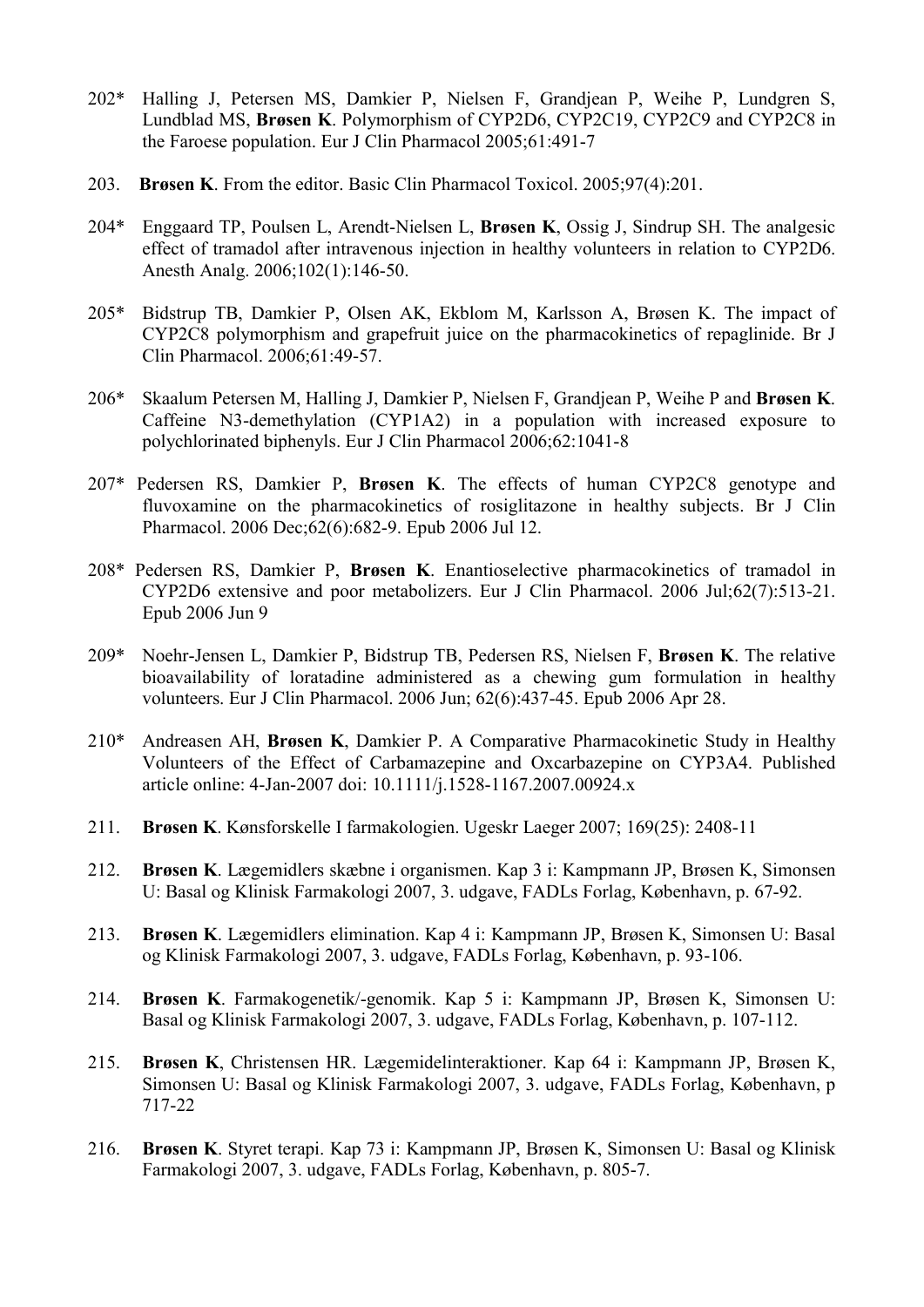- 217. Brøsen K, Kampmann JP. Kap 74 i: Kampmann JP, Brøsen K, Simonsen U: Basal og Klinisk Farmakologi 2007, 3. udgave, FADLs Forlag, København, p. 809-18.
- 218\* Petersen MS, Halling J, Damkier P, Nielsen F, Grandjean P, Weihe P, Brøsen K. Polychlorinated biphenyl (PCB) induction of CYP3A4 enzyme activity in healthy Faroese adults. Toxicol Appl Pharmacol. 2007;224(2):202-6. Epub 2007 Jul 14
- 219. Tfelt-Hansen P, Brøsen K. Pharmacogenomics and migraine: possible implications. J Headache Pain. 2008 Jan 24, DOI 10.1007/s10194-008-0009-y [Epub ahead of print].
- 220\* Halling J, Weihe P, Brøsen K. The CYP2D6 polymorphism in relation to the metabolism of amitriptyline and nortriptyline in the Faroese population. Br J Clin Pharmacol. 2008;65(1):134-8. Epub 2007 Aug 31.
- 221\* Halling J, Petersen MS, Grandjean P, Weihe P, Brøsen K. Genetic predisposition to Parkinson's disease: CYP2D6 and HFE in the Faroe Islands. Pharmacogenet Genomics. 2008 Mar;18(3):209-212.
- 222\* Kragelund C, Hansen C, Torpet LA, Nauntofte B, Brøsen K, Pedersen AM, Buchwald C, Therkildsen MH, Reibel J. Expression of two drug-metabolizing cytochrome P450-enzymes in human salivary glands. Oral Dis. 2008 Feb 10
- 223\* Kragelund C, Hansen C, Torpet LA, Nauntofte B, Brøsen K, Pedersen AM, Buchwald C, Therkildsen MH, Reibel J. Expression of two drug-metabolizing cytochrome P450-enzymes in human salivary glands. Oral Dis. 2008 Feb 10; [Epub ahead of print]
- 224\* Otto M, Bach FW, Jensen TS, Brøsen K, Sindrup SH. Escitalopram in painful polyneuropathy: A randomized, placebo-controlled, cross-over trial. Pain. 2008 [Epub ahead of print].
- 225\* Halling J, Weihe P, Brøsen K. CYP2D6 polymorphism in relation to tramadol metabolism: a study of Faroese patients. Ther Drug Monit. 2008 30(3):271-5.
- 226. Vach W, Bergmann TK, Brøsen K. No evidence for taxane/platinum pharmacogen-etic markers: just lack of power? J Clin Oncol. 2008; 26(11):1903-4.
- 227\* Sorensen L, Nielsen B, Stage KB, Brøsen K, Damkier P. Implementation of a rational pharmacotherapy intervention for inpatients at a psychiatric department. Nord J Psychiatry. 2008;62(3):242-9.
- 228\* Kragelund C, Hansen C, Reibel J, Nauntofte B, Brøsen K, Pedersen AM, Smidt D, Eiberg H, Torpet LA. Polymorphic drug metabolizing CYP-enzymes--a pathogenic factor in oral lichen planus? J Oral Pathol Med. 2009 Jan;38(1):63-71.
- 229\* Zwisler ST, Enggaard TP, Noehr-Jensen L, Pedersen RS, Mikkelsen S, Nielsen F, Brøsen K, Sindrup SH. The Hypoalgesic Effect of Oxycodone in Human Experimental Pain Models in Relation to the CYP2D6 Oxidation Polymorphism. Bas Clin Pharmacol Toxicol 2009; 104(4): 335-344.
- 230\* Noehr-Jensen L, Zwisler ST, Larsen F, Sindrup SH, Damkier P, Nielsen F, Brøsen K. Impact of CYP2C19 phenotypes on escitalopram metabolism and an evaluation of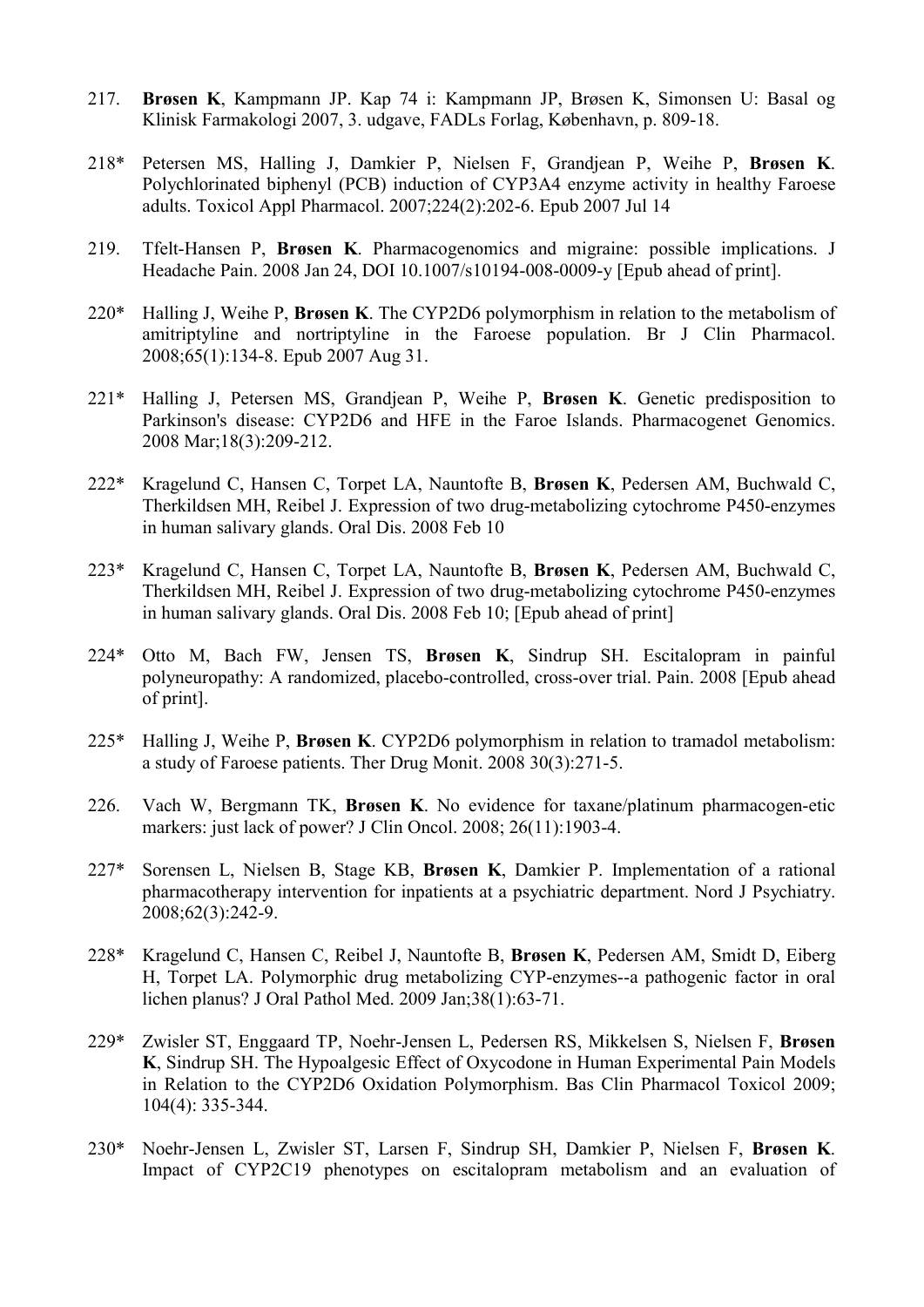pupillometry as a serotonergic biomarker. Eur J Clin Pharmacol. 2009 Sep;65(9):887-94. Epub 2009 Apr 29.

- 231\* Noehr-Jensen L, Zwisler ST, Damkier P, Larsen F, Brøsen K. Escitalopram is a weak inhibitor of the CYP2D6 catalyzed O-demethylation of (+)-tramadol but does not reduce the hypoalgesic effect in experimental pain. Clin Pharmacol Ther 2009 Dec;86(6):626-33. Epub 2009 Aug 26
- 232\* Zwisler ST, Mikkelsen S, Enggaard TP, Brøsen K, Sindrup SH. Impact of CYP2D6 genotype on postoperative intravenous oxycodone analgesia. Act Anaesth Scand 2010 Feb;54(2):232-40. Epub 2009 Aug 31.
- 233\* Zwisler ST, Enggaard TP, Noehr-Jensen L, Mikkelsen S, Verstuyft C, Becquemont L, Sindrup SH, Brøsen K. The antinociceptive effect and adverse drug reactions of oxycodone in human experimental pain in relation to genetic variations in the OPRM1 and ABCB1 genes. Fundam Clin Pharmacol 2010;24(4):517-24
- 234\* Kragelund C, Hansen C, Reibel J, Nauntofte B, Brøsen K, Jensen SB, Torpet LA. Can the genotype or phenotype of two polymorphic drug metabolising cytochrome P450-enzymes identify oral lichenoid drug eruptions? Journal of Oral Pathology 2010: 39(6);497-505
- 235\* Nielsen A, Pedersen R, Noehr-Jensen L, Damkier P, Brøsen K. Two separate dosedependent effects of paroxetine: mydriasis and inhibition of tramadol's O-demethylation via CYP2D6. Eur J Clin Pharmacol 2010: 66(7); 655-60.
- 236\* Pedersen RS, Brasch-Andersen C, Sim SC, Bergmann TK, Halling J, Petersen MS, Weihe P, Edvardsen H, Kristensen VN, Brøsen K, Ingelman-Sundberg M. Linkage disequilibrium between the CYP2C19 17 allele and wildtype CYP2C8 and CYP2C9 alleles: identification of CYP2C haplotypes in healthy Nordic populations. Eur J Clin Pharmacol 2010. Dec;66(12):1199-1205. Jul 28. [Epub ahead of print].
- 237\* Birkett D, Brøsen K, Cascorbi I, Gustafsson LL, Maxwell S, Rago L, Sir Rawlins M, Reidenberg M, Sjöqvist F, Smith T, Thuerman P, Walubo A. Clinical pharmacology in research, teaching and health care: Considerations by IUPHAR, the International Union of Basic and Clinical Pharmacology. Basic Clin Pharmacol Toxicol 2010;107(1):531-59.
- 238\* Kjærstad MB, Nielsen F, Nøhr-Jensen L, Zwisler S, Brøsen K, Andersen HR. Systemic uptake of miconazole during vaginal suppository use and effect on CYP1A2 and CYP3A4 associated enzyme activities in women. Eur J Clin Pharmacol. 2010 Dec;66(12):1189-1197. Epub 2010 Oct 6
- 239.\* Bergmann TK, Brasch-Andersen C, Gréen H, Mirza M, Pedersen RS, Nielsen F, Skougaard K, Wihl J, Keldsen N, Damkier P, Friberg LE, Peterson C, Vach W, Karlsson MO, Brøsen K. Impact of CYP2C8\*3 on paclitaxel clearance: a population pharmacokinetic and pharmacogenomic study in 93 patients with ovarian cancer. Pharmacogenomics J. 2011 Apr;11(2):113-20. doi: 10.1038/tpj.2010.19
- 240. Brøsen K. Lægemidlers skæbne i organismen. I: Basal og Klinisk Farmakologi 4. udg. FADL's Forlag, 2010. Red. Kampmann JP, Brøsen K, Simonsen U. s. 61-86
- 241. Brøsen K. Lægemidlers elimination. I: Basal og Klinisk Farmakologi 4. udg. FADL's Forlag, 2010. Red. Kampmann JP, Brøsen K, Simonsen U. s. 87-99.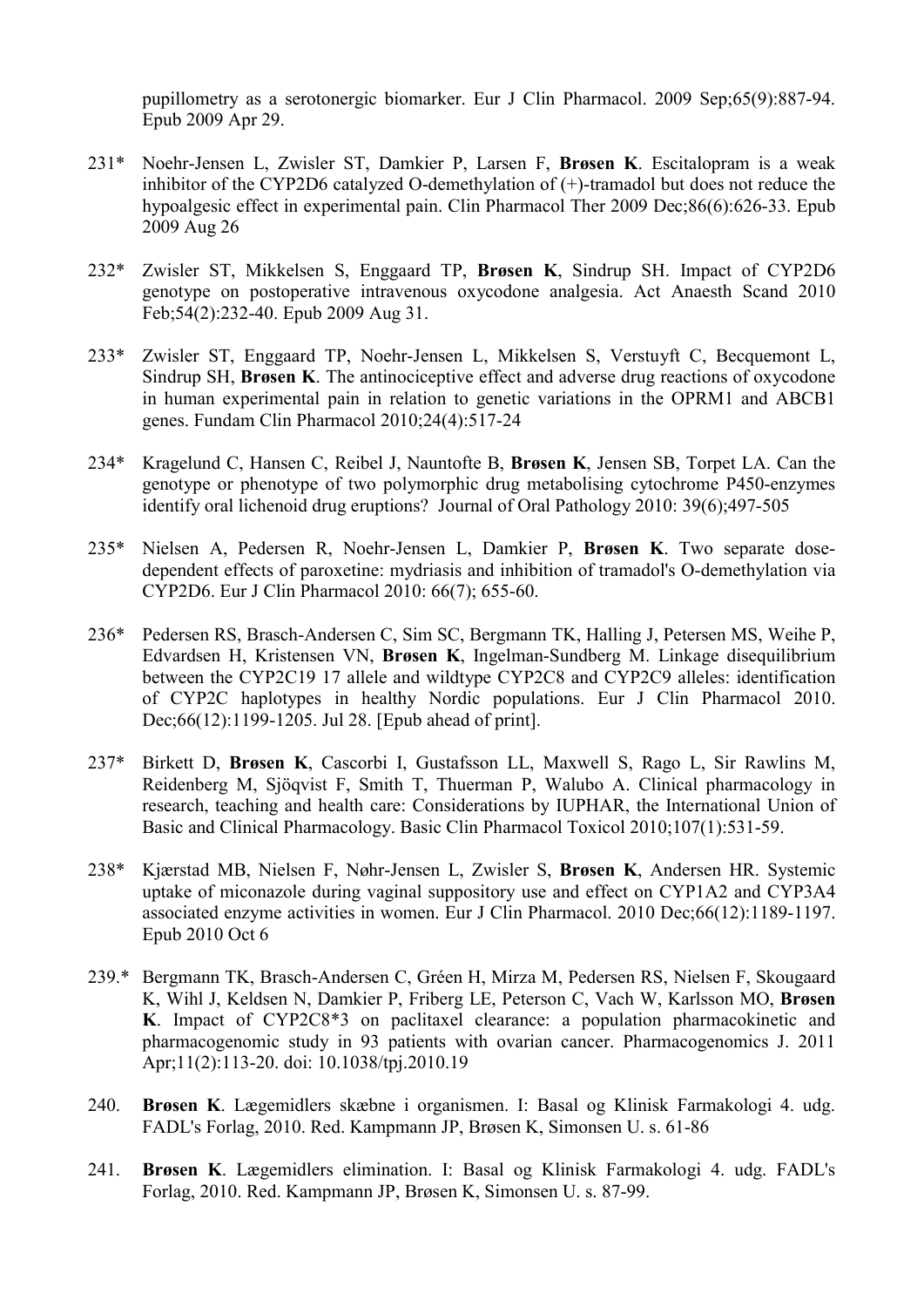- 242. Brøsen K. Farmakogenetik. I: Basal og Klinisk Farmakologi 4. udg. FADL's Forlag, 2010. Red. Kampmann JP, Brøsen K, Simonsen U. s. 101-6.
- 243. Brøsen K, Christensen HR. Lægemiddelinteraktioner. I: Basal og Klinisk Farmakologi 4. udg. FADL's Forlag, 2010. Red. Kampmann JP, Brøsen K, Simonsen U. s.701-703.
- 244. Brøsen K. Styret terapi. I: Basal og Klinisk Farmakologi 4. udg. FADL's Forlag, 2010. Red. Kampmann JP, Brøsen K, Simonsen U. S. 801-3
- 245. Brøsen K, Christensen HR. Lægemiddelinteraktioner. I: Basal og Klinisk Farmakologi 4. udg. FADL's Forlag, 2010. Red. Kampmann JP, Brøsen K, Simonsen U. S. 807-14
- 246\* Bergmann TK, Gréen H, Brasch-Andersen C, Mirza MR, Herrstedt J, Hølund B, du Bois A, Damkier P, Vach W, Brøsen K, Peterson C. Retrospective study of the impact of pharmacogenetic variants on paclitaxel toxicity and survival in patients with ovarian cancer. Eur J Clin Pharmacol. 2011;67(7):693-700 Feb 16.
- 247 Brøsen K. Lægemiddelinduceret hepatotoksicitet glem ikke naturprodukter! Ugeskr Læger 2011;173(34):2028
- 248\* Brasch-Andersen C, Møller MU, Christiansen L, Thinggaard M, Otto M, Brøsen K, Sindrup SH. A candidate gene study of serotonergic pathway genes and pain relief during treatment with escitalopram in patients with neuropathic pain shows significant association to serotonin receptor2C (HTR2C). Eur J Clin Pharmacol. 2011;67:1131-7
- 249.\* Christensen MMH, Brasch-Andersen C, Green H, Nielsen F, Damkier P, Beck-Nielsen H, Brøsen K. Metformin Plasma Steady-State Levels and Glycosylated Hemoglobin, A1c (HbA1c) in patients with type 2 diabetes: Impact of gene variants in PMAT, OCT1, OCT2, MATE1 and MATE2. Pharmacogenetics and Genomics 2011;21(12):837-850
- 250\* Zwisler ST, Enggaard TP, Mikkelsen S, Verstuyft C, Becquemont L, Sindrup SH, Brøsen K. Lack of Association of OPRM1 and ABCB1 Single-Nucleotide Polymorphisms to Oxycodone Response in Postoperative Pain. J Clin Pharmacol. 2012; 52:234-242.
- 251\* Holmgaard R, Benfeldt E, Bangsgaard N, Sorensen JA, Brøsen K, Nielsen F, Nielsen JB. Probe Depth Matters in Dermal Microdialysis Sampling of Benzoic Acid after Topical Application: An ex vivo Study in Human Skin. Skin Pharmacol Physiol 2012; 25:9-16 (DOI: 10.1159/000330491)
- 252\* Bergmann TK, Andersen CB, Gréen H, Mirza MR, Skougaard K, Wihl J, Keldsen N, Damkier P, Peterson C, Vach W, Brøsen K. Impact of ABCB1 Variants on Neutrophil Depression: A Pharmacogenomic Study of Paclitaxel in 92 Women with Ovarian Cancer. Basic Clin Pharmacol Toxicol. 2012; 110: 199-204.
- 253. Brøsen K. BCPT Nordic Prize in Basic & Clinical Pharmacology & Toxicology for 2011 to Pertti J. Neuvonen. Basic Clin Pharmacol Toxicol 2012 Mar;110(3):205-6. Doi: 10.1111/j.1742-7843.2012.00859.x.
- 254\* Pedersen RS, Christensen MM, Brøsen K. Linkage disequilibrium between the CYP2C19 17 allele and other clinically important CYP2C allelic variants in a healthy Scandinavian population. Eur J Clin Pharmacol 2012; 68(10):1463-4.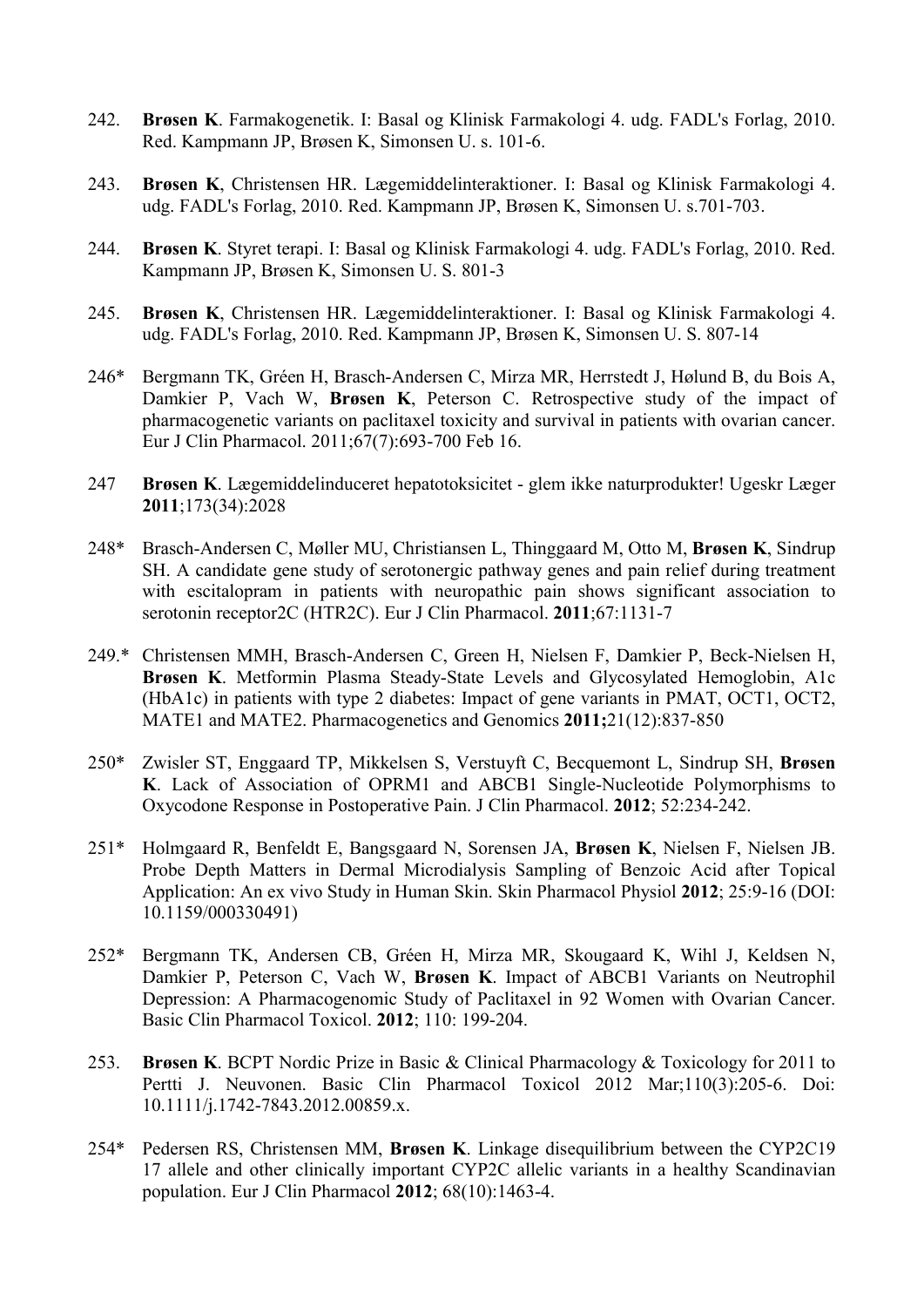- 255. Brøsen K. Letter from the editor. Basic Clin Pharmacol Toxicol 2012 Dec;111(6):361. doi: 10.1111/bcpt.12030.
- 256\* Bergmann TK, Vach W, Feddersen S, Eckhoff L, Gréen H, Herrstedt J, Brøsen K K. GWAS-based association between RWDD3 and TECTA variants and paclitaxel induced neuropathy could not be confirmed in Scandinavian ovarian cancer patients. Acta Oncol. 2013 52(4):871-4. doi: 10.3109/0284186X.2012.707787
- 257\* Stage TB, Christensen MM, Feddersen S, Beck-Nielsen H, Brøsen K. The role of genetic variants in CYP2C8, LPIN1, PPARGCA and PPARy on the trough steady-state plasma concentrations of rosiglitazone and on glycosylated haemoglobin A1c in type 2 diabetes. Pharmacogenet Genomics 2013; 23(4):219-27. doi: 10.1097/FPC.0b013e32835f91fc.
- 258. Brøsen K. Letter from the editor. Basic Clin Pharmacol Toxicol 2013 Jan;112(1):1.doi: 10.1111/bcpt.12040.
- 259. Brøsen K. BCPT Nordic Prize in Basic and Clinical Pharmacology and Toxicology for 2012 to Michael J. Mulvany. Basic Clin Pharmacol Toxicol. 2013 May;112(5):287-8. doi: 10.1111/bcpt.12053.
- 260\* Pedersen RS, Noehr-Jensen L, Brøsen K. The inhibitory effect of oral contraceptives on CYP2C19 activity is not significant in carriers of the CYP2C19 17 allele. Clin Exp Pharmacol Physiol. 2013;40(10):683-8. doi: 10.1111/1440-1681.12153.
- 261\* Christensen MM, Pedersen RS, Stage TB, Brasch-Andersen C, Nielsen F, Damkier P, Beck-Nielsen H, Brøsen K. A gene-gene interaction between polymorphisms in the OCT2 and MATE1 genes influences the renal clearance of metformin. Pharmacogenet Genomics. 2013 Oct;23(10):526-34. doi: 10.1097/FPC.0b013e328364a57d
- 262\* Pedersen RS, Noehr-Jensen L, Brøsen K. The inhibitory effect of oral contraceptives on CYP2C19 activity is not significant in carriers of the CYP2C19 17 allele. Clin Exp Pharmacol Physiol. 2013;40(10):683-8. doi: 10.1111/1440-1681.12153.
- 263\* Pedersen RS, Damkier P, Christensen MM, Brøsen K. A cytochrome P450 phenotyping cocktail causing unexpected adverse reactions in female volunteers. Eur J Clin Pharmacol. 2013;69(12):1997-9
- 264\* Nielsen F, Christensen MMH, Brøsen K. Quantitation of Metformin in Human Plasma and Urine by Hydrophilic Interaction Liquid Chromatography and Application to a Pharmacokinetic Study. Ther D Monit 2014;36:211-7
- 265\* Pedersen RS, Nielsen F, Stage TB, Vinholt PJ, El-Achwah AB, Damkier P, Brøsen K. CYP2C19 17 increases the clopidogrel-mediated platelet inhibition but does not alter the pharmacokinetics of the active metabolite of clopidogrel. Clin Exp Pharmacol Physiol. 2014;441:870-8. doi: 10.1111/1440-1681.12297.
- 266\* Kragelund C. Jensen SB, Hansen C, Brøsen K et. Al. Subgrouping of patients with oral lichen planus according to cytochrome P450 enzyme phenotype and genotype. Oral Surg Oral Med Oral Radiol 2014;118: 469-74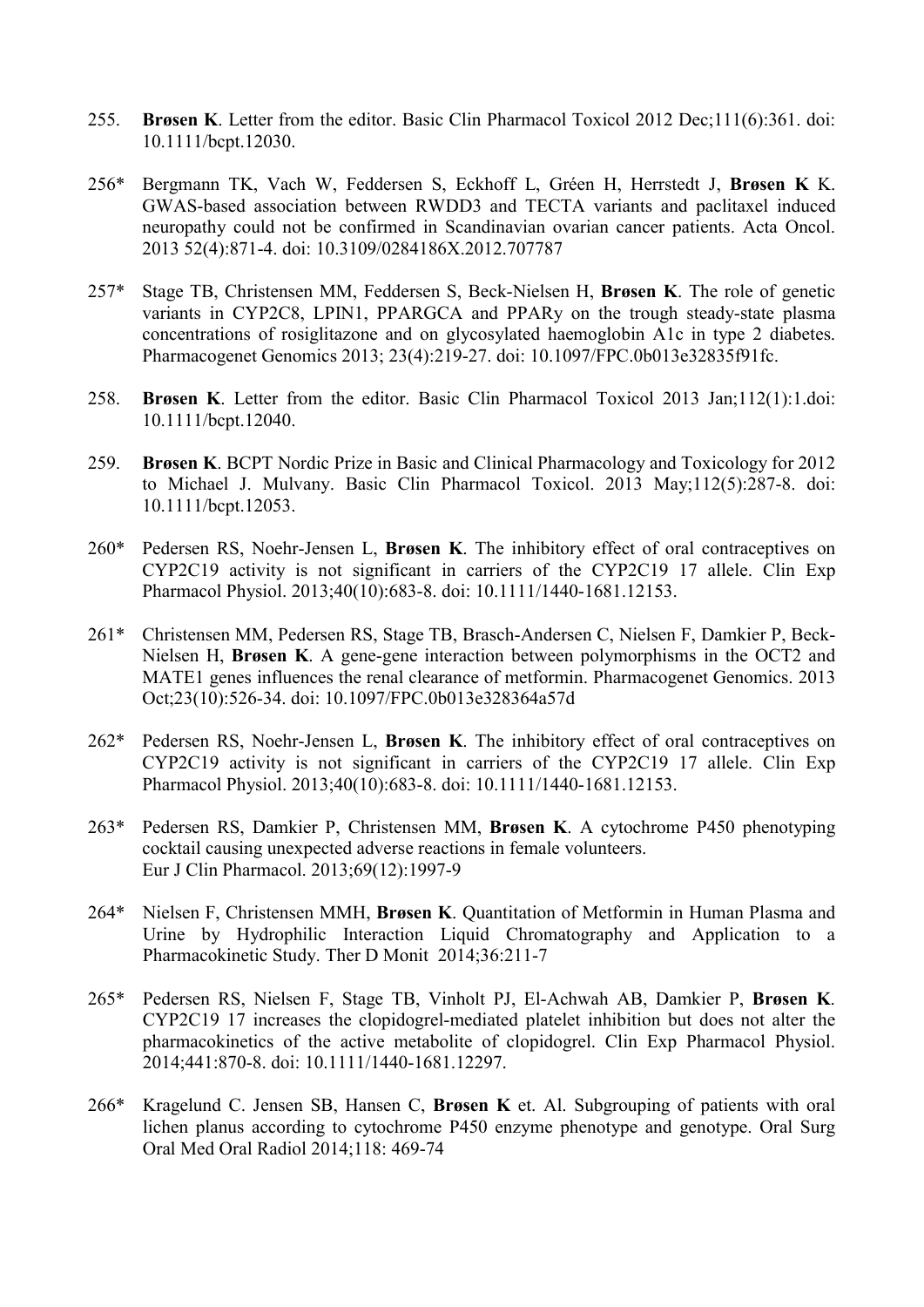- 267. Brøsen K. Lægemidlers skæbne I organismen. Kap 3, pp 55-84 i: "Basal og Klinisk Farmakologi", Brøsen K, Simonsen U, Kampmann JP and Thirstrup S (eds), 5. Edition FADL Publishing 2014.
- 268. Brøsen K. Lægemidlers elimination. Kap 4, pp 85-100 i: "Basal og Klinisk Farmakologi", Brøsen K, Simonsen U, Kampmann JP and Thirstrup S (eds), 5. Edition FADL Publishing 2014.
- 269. Brøsen K. Farmakogenetik/-genomik. Kap 5, pp101-8 i "Basal og Klinisk Farmakologi", Brøsen K, Simonsen U, Kampmann JP and Thirstrup S (eds), 5. Edition FADL Publishing 2014
- 270. Brøsen K, Christensen HR. Lægemiddelinteraktioner. Kap 5, pp 774-9 i: "Basal og Klinisk Farmakologi", Brøsen K, Simonsen U, Kampmann JP and Thirstrup S (eds), 5. Edition FADL Publishing 2014.
- 271. Damkier P, Brøsen K. Styret terapi og biomarkører. Kap 74, pp 873-7 i: "Basal og Klinisk Farmakologi", Brøsen K, Simonsen U, Kampmann JP and Thirstrup S (eds), 5. Edition FADL Publishing 2014.
- 272. Hallas J, Andersen M, Brøsen K. Lægemiddelforbrug. Kap 76, pp 888-91 i: "Basal og Klinisk Farmakologi", Brøsen K, Simonsen U, Kampmann JP and Thirstrup S (eds), 5. Edition FADL Publishing 2014.
- 273. Brøsen K, Damkier P. Genomet og farmakologien The genome and Pharmacology. Ugeskr Laege 2014;176:2183-6
- 274\* Stage TB, Pedersen RS, Damkier P, Christensen MM, Feddersen S, Larsen JT, Højlund K, Brøsen K. Intake of St. John's wort improves the glucose tolerance in healthy subjects that ingest metformin compared to metformin alone. Br J Clin Pharmacol 2015;79:298-306 doi: 10.1111/bcp.12510.
- 275\* Stage TB, Damkier P, Pedersen RS, Christensen MM, Christiansen L, Christensen K, Brøsen K. A twin study of the trough plasma steady-state concentration of metformin. Pharmacogenet Genomics. 2015;25:259-62
- 276\* Holbech JV, Bach FW, Finnerup NB, Brøsen K, Jensen TS, Sindrup SH. Pain. 2015 Feb 19. Imipramine and Pregabalin Combination for Painful Polyneuropathy. A Randomized Controlled Trial. Pain. 2015 May;156(5):958-66. doi: 10.1097.
- 277\* Christoffersen DJ, Brasch-Andersen C, Thomsen JL, Worm-Leonhard M, Damkier P, Brøsen K. Quantification of morphine, morphine 6-glucuronide, buprenorphine, and the enantiomers of methadone by enantioselective mass spectrometric chromatography in whole blood. Forensic Sci Med Pathol. 2015 Jun;11(2):193-201. doi: 10.1007/s12024-015-9673-9. Epub 2015 Mar 24.
- 278\* Christensen MM, Højlund K, Hother-Nielsen O, Stage TB, Damkier P, Beck-Nielsen H, Brøsen K. Steady-state pharmacokinetics of metformin is independent of the OCT1 genotype in healthy volunteers. Eur J Clin Pharmacol. 2015 Jun;71(6):691-7. doi: 10.1007/s00228-015-1853-8. Epub 2015 May 5.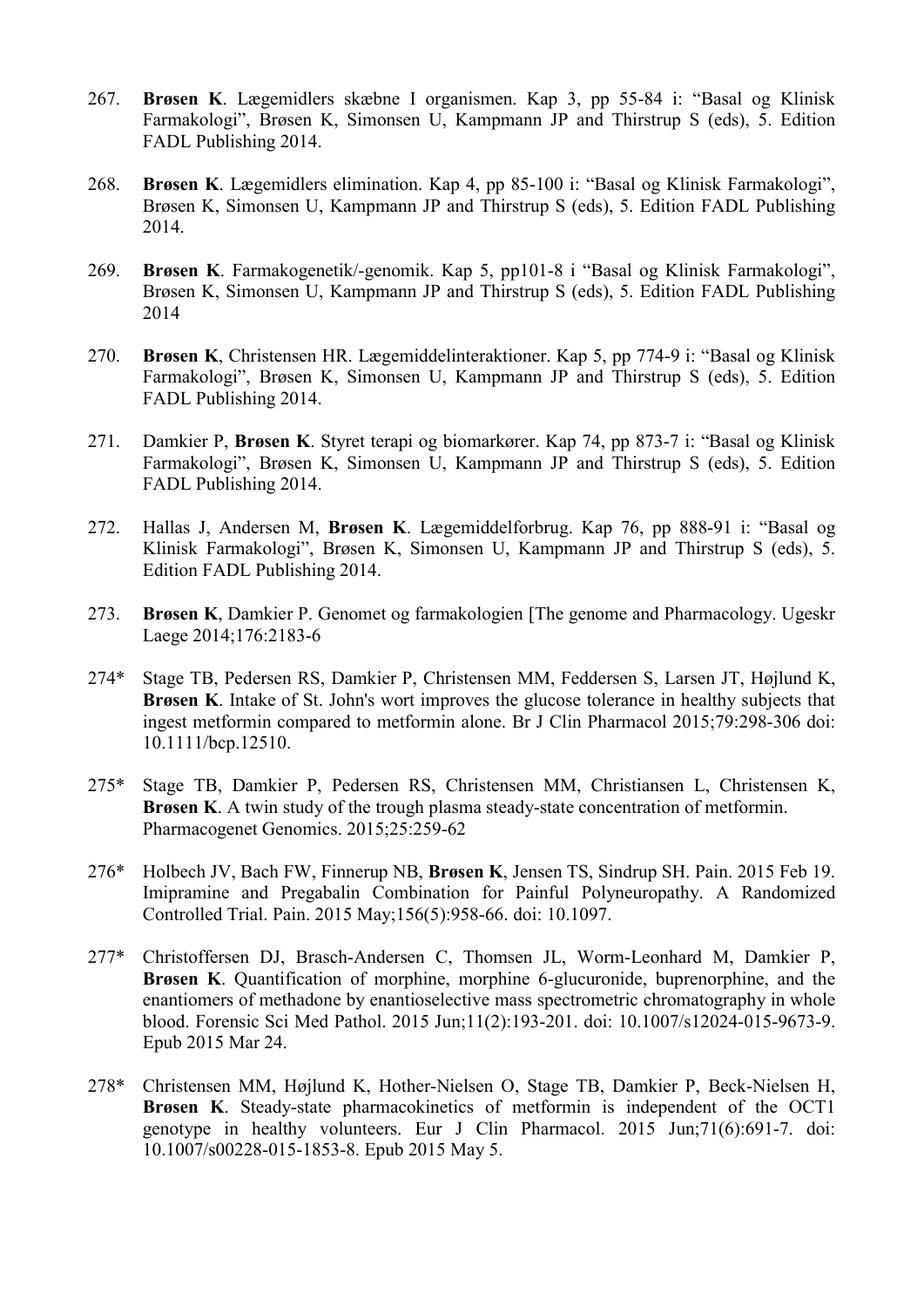- 279\* Brøsen K. Pharmacogenetics of drug oxidation via cytochrome P450 (CYP) in the populations of Denmark, Faroe Islands and Greenland. Drug Metabol Personal Ther. 2015;30(3)\_147-63. Jan 23. pii: /j/dmdi.ahead-of-print/dmdi-2014-0029/dmdi-2014- 0029.xml. doi: 10.1515/dmdi-2014-0029.
- 280\* Stage TB, Brøsen K, Christensen MM. A Comprehensive Review of Drug-Drug Interactions with Metformin. Clin Pharmacokinet. 2015 54(8):811-24. doi: 10.1007/s40262- 015-0270-6
- 281\* Lassen D, Damkier P, Brøsen K. The Pharmacogenetics of Tramadol. Clin Pharmacokinet. 2015 54(8):825-36. doi: 10.1007/s40262-015-0268-0.
- 282\* Lee MY, Apellániz-Ruiz M, Johansson I, Vikingsson S, Bergmann TK, Brøsen K, Green H, Rodríguez-Antona C, Ingelman-Sundberg M. Role of cytochrome P450 2C8 3 (CYP2C8 3) in paclitaxel metabolism and paclitaxel-induced neurotoxicity. Pharmacogenomics 2015 6(9):929-37. doi: 10.2217/pgs.15.46. Epub 2015 Jun 26.
- 283\* Apellaniz-Ruiz M, Sanchez-Barroso L, Gutierrez-Gutierrez G, Sereno M, García-Donas J, Åvall-Lundqvist E, Green H, Brøsen K, Bergmann TK, and Rodríguez-Antona C. Replication of genetic polymorphisms reported to be associated with taxane related sensory neuropathy in patients with early breast cancer treated with paclitaxel. Clin Cancer Research 2015 21(13):3092-3. doi: 10.1158/1078-0432.CCR-14-1885.
- 284 Brøsen K. Professor Olavi Pelkonen is the 2014 BCPT Nordic Prize Winner in Basic and Clinical Pharmacology and Toxicology. Basic Clin Pharmacol Toxicol. 2015 Sep;117(3):145-6
- 285\* Christensen MM, Højlund K, Hother-Nielsen O, Stage TB, Damkier P, Beck-Nielsen H, Brøsen K. Endogenous glucose production increases in response to metformin treatment in the glycogen-depleted state in humans: a randomised trial. Diabetologia. 2015 Nov;58(11):2494-502.
- 286 Larsen JK, Krogh-Nielsen L, Brøsen K. The use of the monoamine oxidase inhibitor isocarboxazide in treatment-resistant depression]. Ugeskr Laeger. 2015 Dec 21;177(52).
- 287\* Stage TB, Pottegård A, Henriksen DP, Christensen MM, Højlund K, Brøsen K, Damkier P. Initiation of glucose-lowering treatment decreases international normalized ratio levels among users of vitamin K antagonists: a self-controlled register study. J Thromb Haemost. 2016 Jan;14(1):129-33. doi:
- 288\* Stage TB, Damkier P, Christensen MM, Nielsen LB, Højlund K, Brøsen K. Impaired Glucose Tolerance in Healthy Men Treated with St. John's Wort. Basic Clin Pharmacol Toxicol. 2015 2016 Mar;118(3):219-24. doi: 10.1111/bcpt.12486.
- 289\* Bergmann TK, Filppula AM, Launiainen T, Nielsen F, Backman J, Brøsen K. Neurotoxicity and low paclitaxel clearance associated with concomitant clopidogrel therapy in a 60-year-old Caucasian woman with ovarian carcinoma. Br J Clin Pharmacol. 2016;81:313-5.
- 290\* Stage TB, Lee MP, Hallas J, Christensen MM, Brøsen K, Christensen K, Gagne JJ, Pottegård A. Early Discontinuation of Metformin in Individuals Treated with Inhibitors of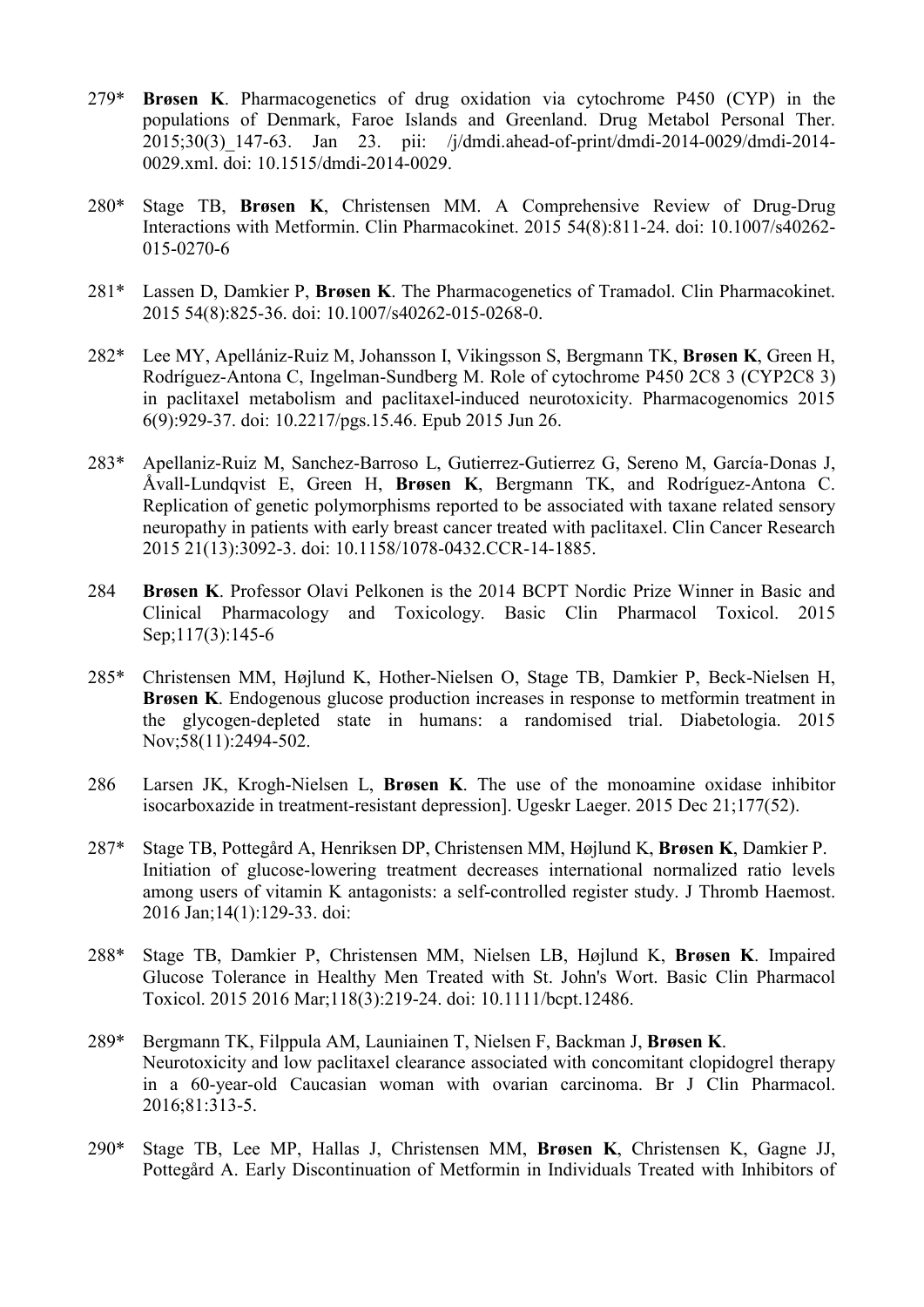Transporters of Metformin. Basic Clin Pharmacol Toxicol. 2016 Jun;118(6):487-95. doi: 10.1111/bcpt.12579. Epub 2016 Apr 25. PMID: 27128732

- 291\* Christoffersen DJ, Damkier P, Feddersen S, Möller S, Thomsen JL, Brasch-Andersen C, Brøsen K. The ABCB1, rs9282564, AG and TT Genotypes and the COMT, rs4680, AA Genotype are less frequent in Deceased Patients with Opioid Addiction (DOA) than in Living Patients with Opioid Addiction (LOA). Basic Clin Pharmacol Toxicol. 2016 Apr 9. doi: 10.1111/bcpt.12602.
- 292\* Nguyen A, Stage TB, Feddersen S, Christoffersen DJ; Christensen MM, Damkier P; Thomsen JL, Brøsen K. Carriers of genetic variants in the HNF1A gene are more common among dead opioid addicts than among living addicts. Eur J Clin Pharmacol 2016;72(9):1159-60
- 293\* Santoro AB, Stage TB, Struchiner CJ, Christensen MM, Brøsen K, Suarez-Kurtz G. Limited sampling strategy for determining metformin area under the plasma concentrationtime curve. Br J Clin Pharmacol. 2016 Oct;82(4):1002-10. doi: 10.1111/bcp.13049. Epub 2016 Jul 24
- 294\* Gormsen LC, Sundelin EI, Jensen JB, Vendelbo MH, Jakobsen S, Munk OL, Christensen MM, Brøsen K, Frøkiær J, Jessen N. In Vivo Imaging of Human 11C-Metformin in Peripheral Organs: Dosimetry, Biodistribution and Kinetic Analyses. J Nucl Med. 2016;57(12).1920-6
- 295\* Brøsen K, Andersen SE, Borregaard J, Christensen HR, Christensen PM, Dalhoff KP, Damkier P, Hallas J, Heisterberg J, Jessen N, Jürgens G, Kampmann JP, Laursen BE, Laursen T, Nielsen LP, Poulsen BK, Poulsen HE, Andersen LV, Senderovitz T, Sonne J. Clinical Pharmacology in Denmark in 2016 - 40 Years with the Danish Society of Clinical Pharmacology and 20 Years as a Medical Speciality. Basic Clin Pharmacol Toxicol. 2016 Dec;119(6):523-532. doi: 10.1111/bcpt.12681
- 296\* Dujic T, Zhou K, Yee SW, van Leeuwen N, de Keyser CE, Javorský M, Goswami S, Zaharenko L, Christensen MM, Out M, Tavendale R, Kubo M, Hedderson MM, van der Heijden AA, Klimčáková L, Pirags V, Kooy A, Brøsen K, Klovins J, Semiz S, Tkáč I, Stricker BH, Palmer CN, 't Hart LM, Giacomini KM, Pearson ER. Variants in Pharmacokinetic Transporters and Glycaemic Response to Metformin: A MetGen Meta-Analysis. Clin Pharmacol Ther. 2017 Jun;101(6):763-772. doi: 10.1002/cpt.567
- 297\* Nguyen A, Stage TB, Feddersen S, Christoffersen DJ, Christensen MM, Damkier P, Thomsen JL, Brøsen K. Erratum to: Carriers of genetic variants in the HNF1A gene er more common among dead opioid addicts than among living addicts. Eur J Clin Pharmacol. 2017 Feb;73(2):255.
- 298 Brøsen K, Funck-Brentano C, Kroemer HK, Pirmohamed M, Schwab M. Open letter on access to the BIA 10-2474 clinical trial data. Lancet. 2017 Jan 14;389(10065):156. doi: 10.1016/S0140-6736(16)32515-6.
- 299\* Nielsen LM, Sverrisdóttir E, Stage TB, Feddersen S, Brøsen K, Christrup LL, Drewes AM, Olesen AE. Lack of genetic association between OCT1, ABCB1, and UGT2B7 variants and morphine pharmacokinetics. Eur J Pharm Sci. 2017 Mar 1;99:337-342. doi: 10.1016/j.ejps.2016.12.039.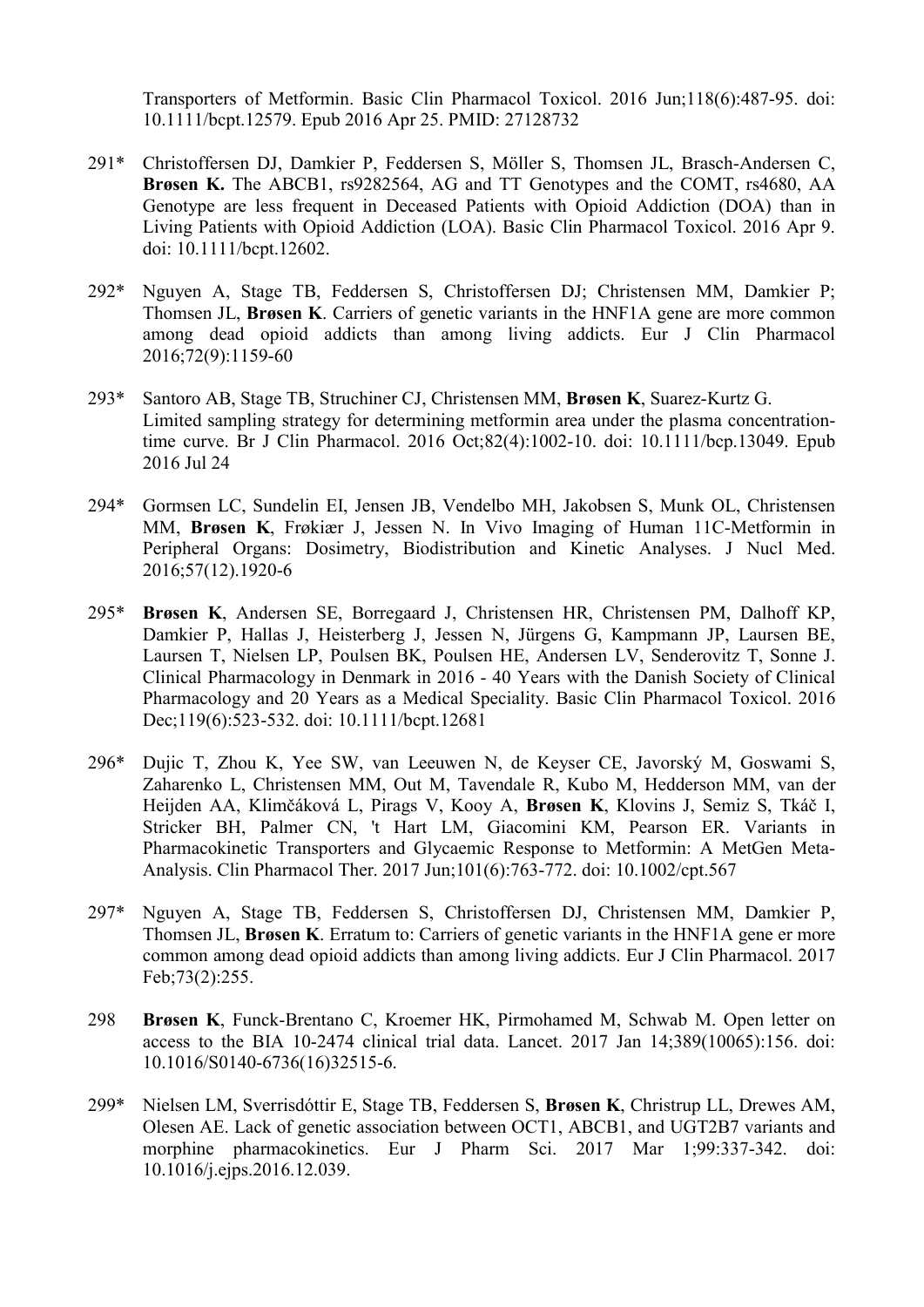- 300\* Agergaard K, Mau-Sørensen M, Stage TB, Jørgensen TL, Hassel RE, Steffensen KD, Pedersen JW, Milo ML, Poulsen SH, Pottegård A, Hallas J, Brøsen K, Bergmann TK. Clopidogrel paclitaxel drug-drug interaction: A pharmacoepidemiologic study. Clin Pharmacol Ther. 2017 Sep;102(3):547-553. doi: 10.1002/cpt.674
- 301\* Madsen MJ, Bergmann TK, Brøsen K, Thiesson HC. The Pharmacogenetics of Tacrolimus in Corticosteroid-Sparse Pediatric and Adult Kidney Transplant Recipients. Drugs R D. 2017;2:279-286 doi: 10.1007/s40268-017-0177-9.
- 302\* Sindrup SH, Holbech JV, Bach FW, Finnerup NB, Brøsen K, Jensen TS. The Impact of Serum Drug Concentration on the Efficacy of Imipramine, Pregabalin and their Combination in Painful Polyneuropathy. Clin J Pain. 2017 2017 Dec;33(12):1047-1052. doi: 10.1097doi:
- 303\* Sundelin E; Gormsen L C, Jensen JB, Vendelbo MH, Jakobsen S, Munk OL, Christensen M; Brøsen K, Frokiaer J, Jessen, N. Genetic Polymorphisms in Organic Cation Transporter 1 Attenuates Hepatic Metformin Exposure in Humans. Clinical Pharmacology and Therapeutics 2017 Nov;102(5):841-848. doi: 10.1002
- 304\* Stage TB, Graff M, Wong S, Rasmussen LL, Nielsen F, Pottegård A, Brøsen K, Kroetz DL, Khojasteh SC, Damkier P. Dicloxacillin induces CYP2C19, CYP2C9 and CYP3A4 in vivo and in vitro. Br J Clin Pharmacol. 2018 Mar;84(3):510-519. doi: 10.1111/bcp.13467
- 305\* McCreight LJ, Stage TB, Connelly P, Lonergan M, Nielsen F, Prehn C, Adamski J, Brøsen K, Pearson ER. Pharmacokinetics of metformin in patients with gastrointestinal intolerance. Diabetes Obes Metab. 2018 Jul;20(7):1593-1601. doi: 10.1111/dom.13264
- 306\* Stage TB, Christensen MH, Jørgensen NR, Beck-Nielsen H, Brøsen K, Gram J, Frost M. Effects of metformin, rosiglitazone and insulin on bone metabolism in patients with type 2 diabetes. Bone. 2018 Jul; 112:35-41. doi: 10.1016/j.bone.2018.04.004.
- 307\* Pottegård A, Broe A, Stage TB, Brøsen K, Hallas J, Damkier P. Use of Dicloxacillin and Risk of Pregnancy among Users of Oral Contraceptives. Basic Clin Pharmacol Toxicol 2018 Sep;123(3):288-293. doi: 10.1111/bcpt.13000.
- 308\* Brøsen K and Damkier P (eds.). Pharmacogenetics. In: Advances in Pharmacology (Enna S (serial editor), Academic Press – An imprint of Elsevier
- 309\* Stage TB, Wellhagen G, Christensen MM, Guiastrennec B, Brøsen K, Kjellson M. Using a semi-mechanistic model to identify the main sources of variability of metformin pharmacokinetics. Basic Clin Pharmacol Toxicol 2019 Jan;124(1):105-114. doi: 10.1111/bcpt.13139
- 310\* Gormsen LC, Søndergaard E, Christensen NL, Brøsen K, Jessen N, Nielsen S Metformin increases endogenous glucose production in non-diabetic individuals and individuals with recent-onset type 2 diabetes. Diabetologia. 2019 Jul;62(7):1251-1256. doi: 10.1007/s00125- 019-4872-7. PMID: 30976851
- 311\* Sundelin EIO, Gormsen LC, Heebøll S, Vendelbo MH, Jakobsen S, Munk OL, Feddersen S, Brøsen K, Hamilton-Dutoit SJ, Pedersen SB, Grønbaek H, Jessen N. Hepatic exposure of metformin in patients with non-alcoholic fatty liver disease. Br J Clin Pharmacol. 2019 Aug;85(8):1761-1770. doi: 10.1111/bcp.13962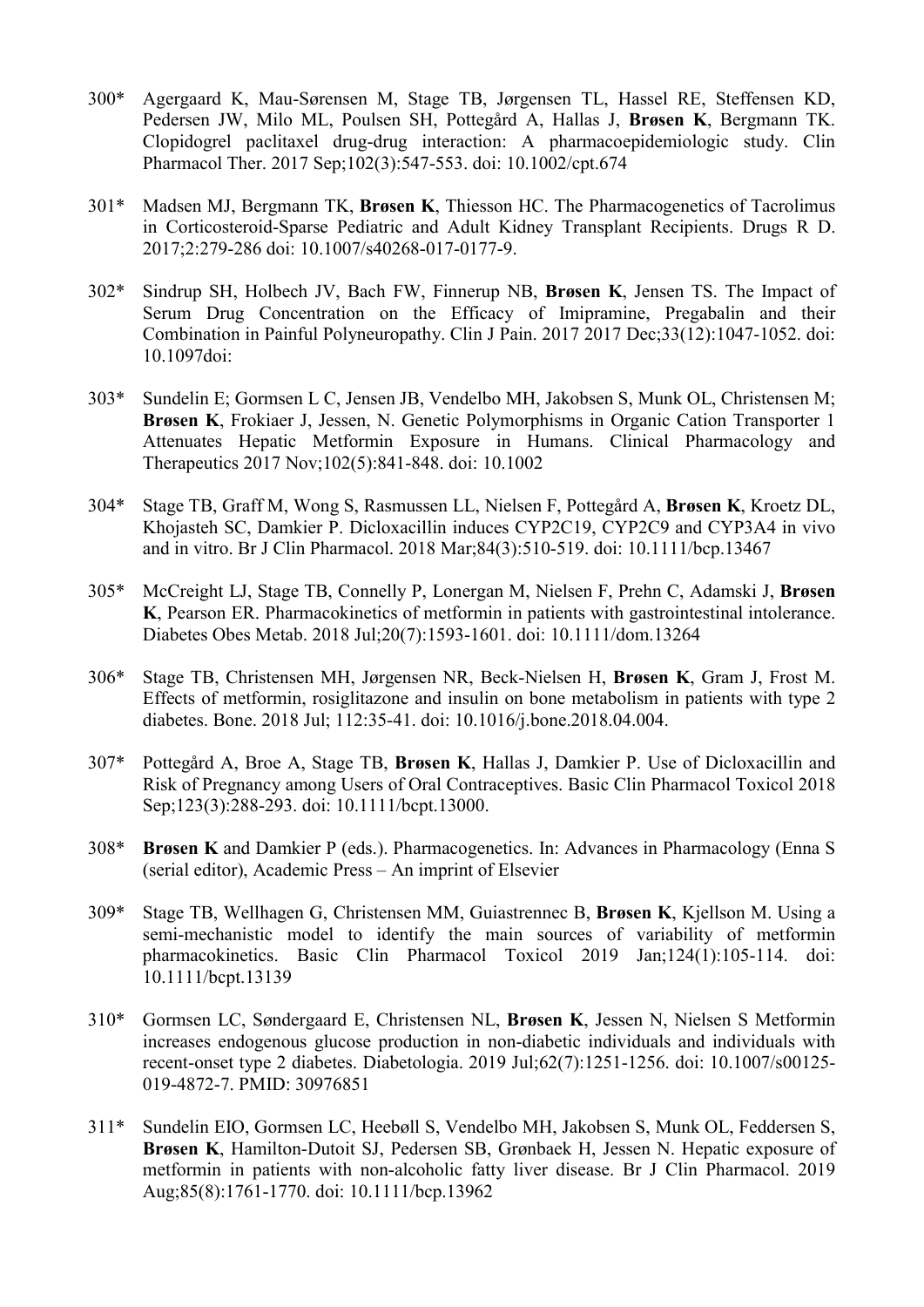- 312\* Mirza MR, Bergmann TK, Mau-Sørensen M, Christensen RD, Åvall-Lundqvist E, Birrer MJ, Jørgensen M, Roed H, Malander S, Nielsen F, Lassen U, Brøsen K, Bjørge L, Mäenpää J. A phase I study of the PARP inhibitor niraparib in combination with bevacizumab in platinum-sensitive epithelial ovarian cancer: NSGO AVANOVA1/ENGOT-OV24. Cancer Chemother Pharmacol. 2019 Oct;84(4):791-798. doi: 10.1007/s00280-019-03917-z. Epub 2019 Aug 2.
- 313 Brøsen K. Lægemidlers skæbne i organismen. Kap 3 (side 68-p99) i: Basal og klinisk farmakologi, 6. udgave 2019. Brøsen K, Simonsen U, Dalhoff K. FADL's Forlag, København
- 314 Brøsen K. Lægemidlers elimination. Kap 4 (side 100-118) i Basal og klinisk farmakologi, 6. udgave 2019. Brøsen K, Simonsen U, Dalhoff K. FADL's Forlag, København.
- 315 Brøsen K. Farmakogenetik/farmakogenomik. Kap 5 (119-27) i Basal og klinisk farmakologi, 6. udgave 2019. Brøsen K, Simonsen U, Dalhoff K. FADL's Forlag, København.
- 316 Bergmann TK, Brøsen K Christensen HR. Lægemiddelinteraktioner. Kap 66 (992-1000) i Basal og klinisk farmakologi, 6. udgave 2019. Brøsen K, Simonsen U, Dalhoff K. FADL's Forlag, København.
- 317 Damkier P, Brøsen K. Styret terapi og biomarkører. Kap 75 (1119-1125) i Basal og klinisk farmakologi, 6. udgave 2019. Brøsen K, Simonsen U, Dalhoff K. FADL's Forlag, København
- 318 Hallas J, Andersen M, Brøsen K. Lægemiddelforbrug. Kap 77 (1138-1142) i Basal og klinisk farmakologi, 6. udgave 2019. Brøsen K, Simonsen U, Dalhoff K. FADL's Forlag, København.
- 319\* Frederiksen T, Areberg J, Schmidt E, Stage TB, Brøsen K. Quantification of In Vivo Metabolic Activity of CYP2D6 Genotypes and Alleles through Population Pharmacokinetic Analysis of Vortioxetine. Clin Pharmacol Ther. 2020 Jun 29. doi: 10.1002/cpt.1972. Online ahead of print.
- 320\* Kuhlmann I, Arnspang Pedersen S, Skov Esbech P, Bjerregaard Stage T, Hougaard Christensen MM, Brøsen K. Using a limited sampling strategy to investigate the interindividual pharmacokinetic variability in metformin: A large prospective trial. Br J Clin Pharmacol. 2020 Oct 28. doi: 10.1111/bcp.14591. Online ahead of print. PMID: 33118168
- 321\* Larsen AH, Jessen N, Nørrelund H, Tolbod LP, Harms HJ, Feddersen S, Nielsen F, Brøsen K, Hansson NH, Frøkiaer J, Poulsen SH, Sörensen J, Wiggers H. A randomised, doubleblind, placebo-controlled trial of metformin on myocardial efficiency in insulin-resistant chronic heart failure patients without diabetes. Eur J Heart Fail. 2019 Dec 21. doi: 10.1002/ejhf.1656. [Epub ahead of print]. PMID: 31863557

Number of citations (2 February 2021) and H-index according to Scopus: 13781, H-index: 66 and according to Web of Science: 12989 and H-index: 65. Highly cited researcher in pharmacology from 2001 to 15